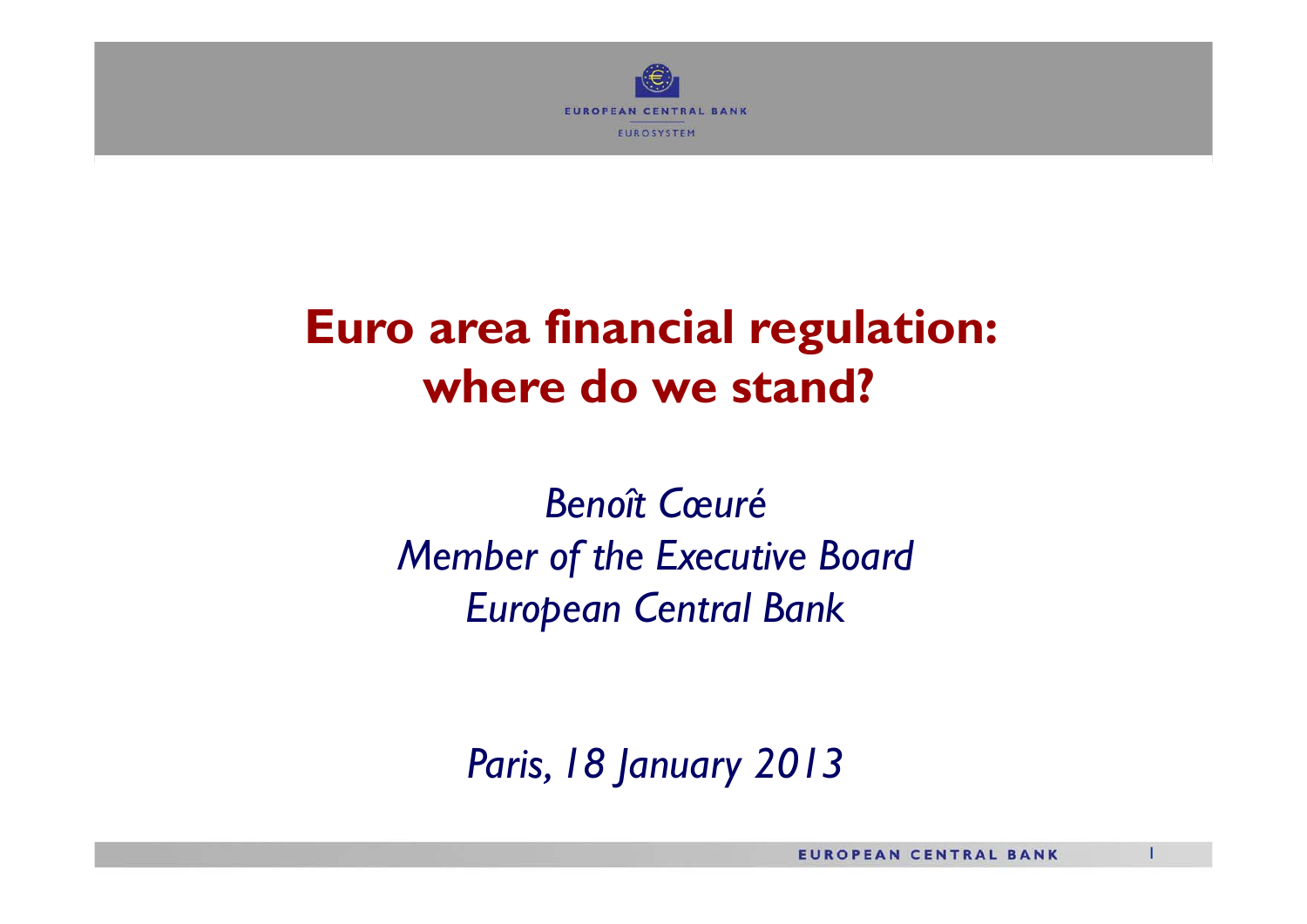**Euro area banking sector - What has been done?**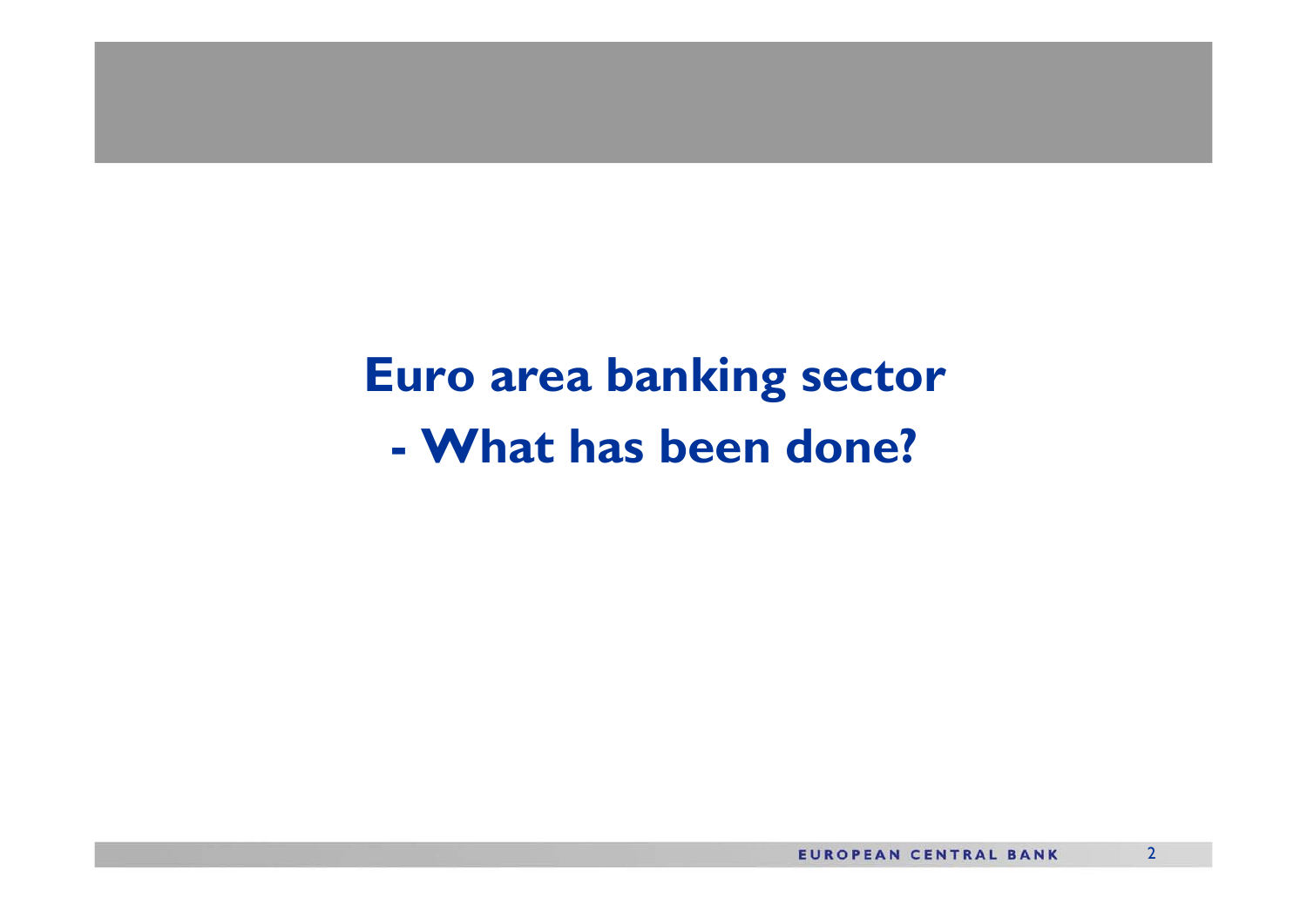### **Large amounts of new capital have been raised since the crisis erupted and disorderly deleveraging has been avoided**

#### **Equity issuance by euro area banks**  (in € billion; Jan07-Oct12)



#### *Source: ECB.*

*Note: In addition to the private equity issuance shown in the chart, government capital injections into euro area banks have amounted to around €225 bn since 2008.*

#### **Change of leverage ratio of large EU and euro area banking sectors** *(ratio)*



*Sources: Financial reports and ECB calculations.*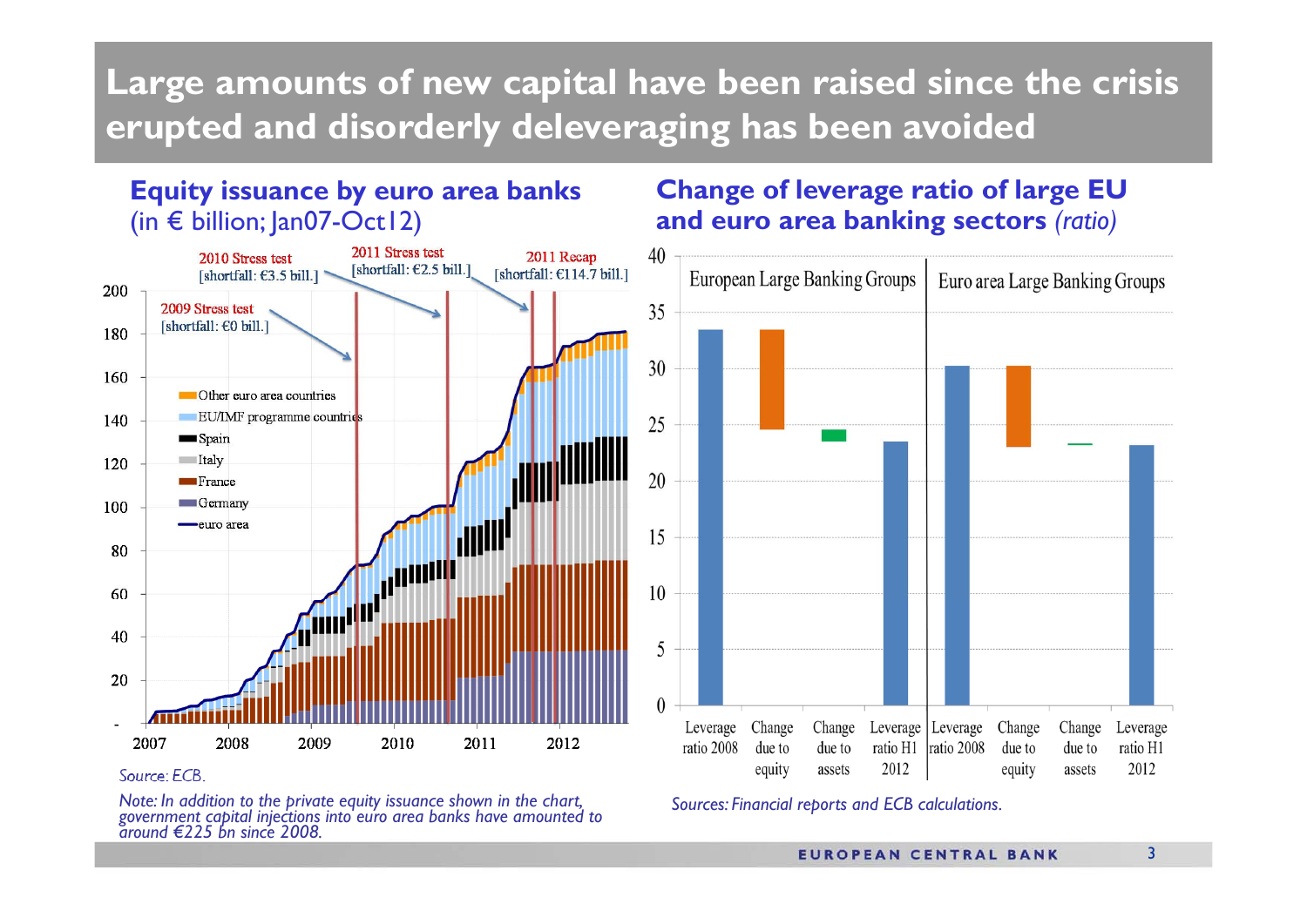## **But compliance with Basel III would still require further adjustments to capital positions**

 $\bullet$  **Recent EBA CRD IV monitoring report points to a total EU bank capital shortfall of around €380 bn**

| Table 3                                                                             |               |               |
|-------------------------------------------------------------------------------------|---------------|---------------|
| Estimated overall capital shortfall, Group 1 and Group 2 banks, in $\in$ bn         |               |               |
|                                                                                     | Group 1 banks | Group 2 banks |
| Number of banks                                                                     | 41            | 110           |
| <b>Minimum</b>                                                                      |               |               |
| CET1 shortfall $-4.5%$                                                              | 3.7           | 5.3           |
| Tier 1 shortfall $-6.0\%$                                                           | 13.4          | 7.5           |
| Total capital shortfall $-8.0\%$                                                    | 50.0          | 12.4          |
| Minimum plus capital conservation buffer*                                           |               |               |
| CET1 shortfall $-7.0\%$                                                             | 112.4         | 17.9          |
| Tier 1 shortfall $-8.5%$                                                            | 223.8         | 24.8          |
| Total capital shortfall - 10.5%                                                     | 348.4         | 35.2          |
| * Including the capital surcharge for global systemically important banks (G-SIBs). |               |               |

*Sources: EBA, CRD IV monitoring report based on end-June 2012 data.*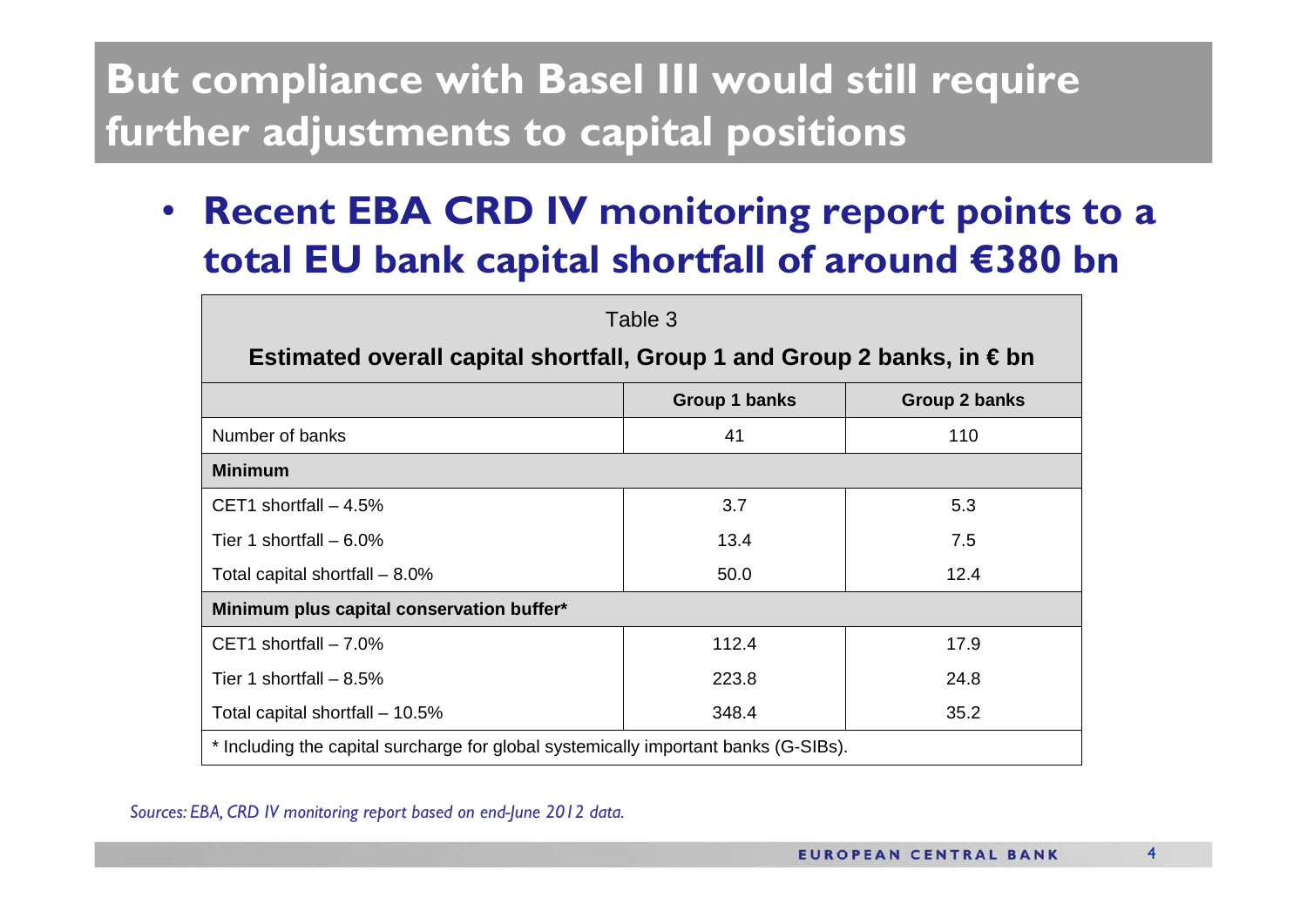### **Basel III**

# **main design elements and implementation in Europe**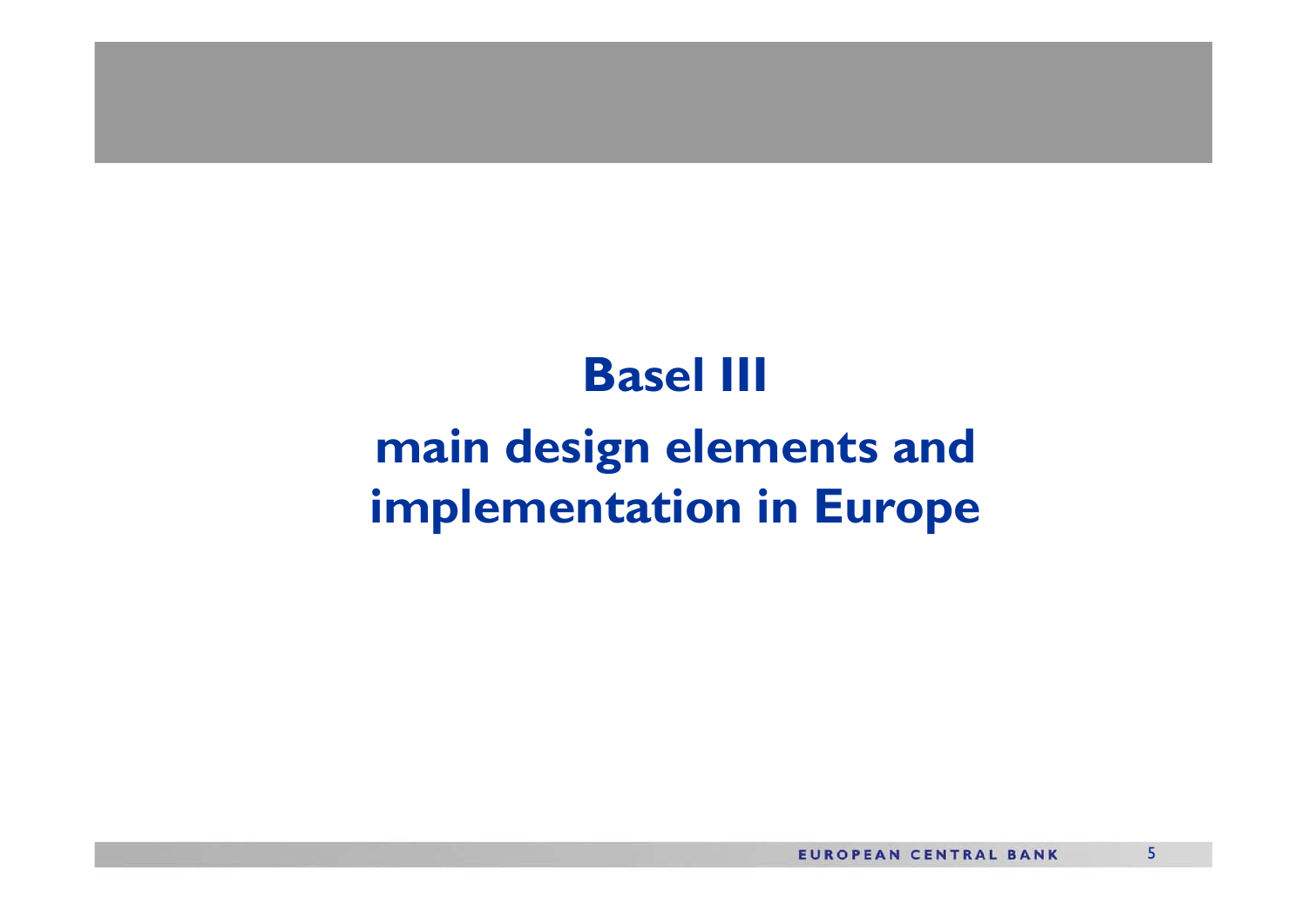### **Regulatory reform - Basel III**

#### **Main elements of the Basel III framework**

#### **Capital requirements**

- • Enhancing the quality (i.e. loss absorbency) of the capital base, focus on core elements of capital (common equity)
- $\bullet$ Increasing the quantity of capital (minimum + buffers)
- •Ensuring harmonisation and consistent application of requirements

#### –**Leverage ratio**

- $\bullet$ Supplementary, non-risk-based measure
- $\bullet$ Calibration subject to observation and revision

#### **Liquidity ratios**

- $\bullet$  Liquidity Coverage Ratio (LCR) establishes a minimum level of high-quality liquid assets to withstand an acute stress scenario lasting one month
- $\bullet$  Net Stable Funding Ratio (NSFR) aims to ensure a closer alignment of the funding of longer-term assets or activities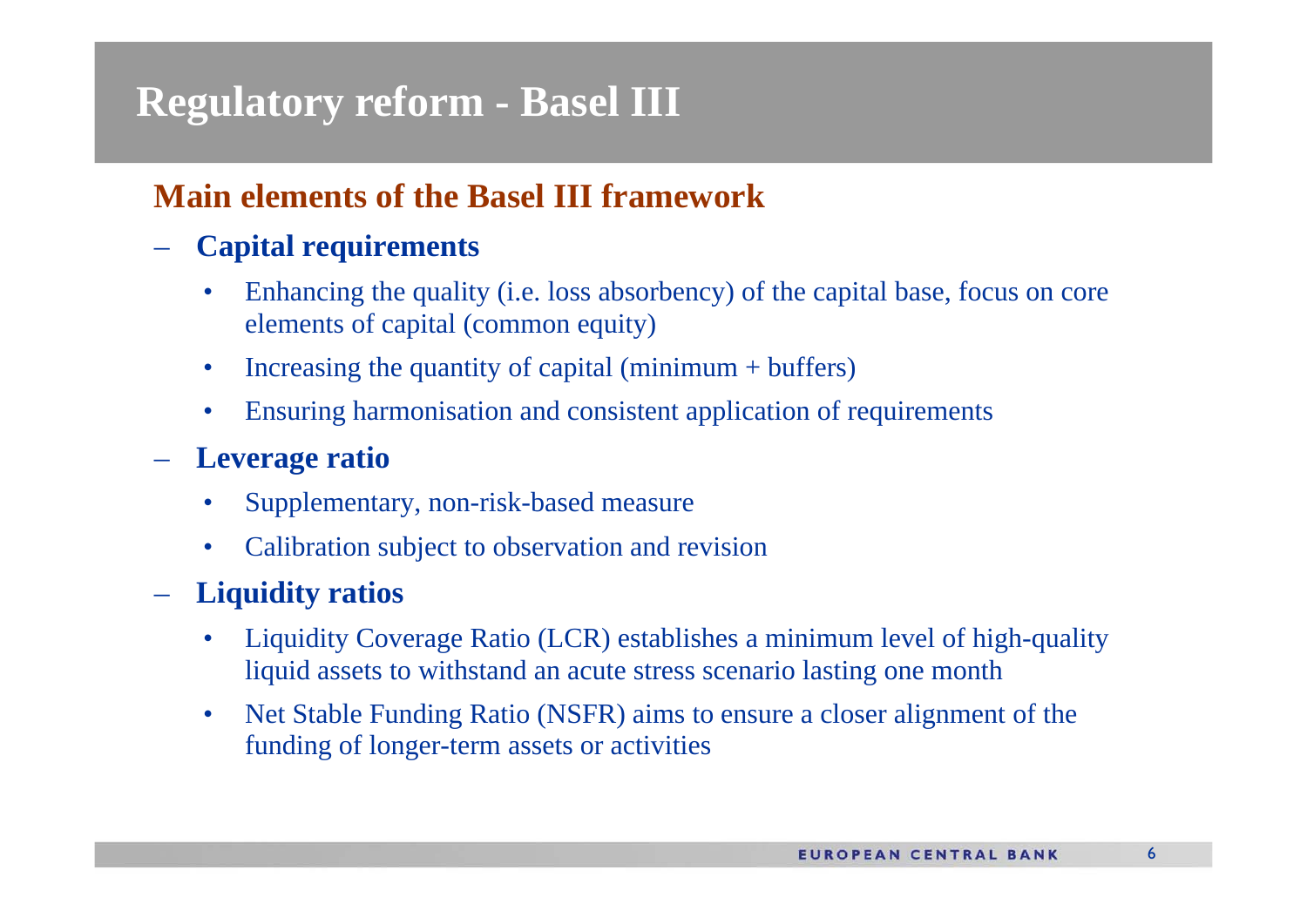### **Regulatory reform - Basel III**

### **Implementation timeline and assessment**

#### **Capital**

- •Gradual implementation globally, starting from 1 January 2013
- $\bullet$ Full implementation by 2019

#### **Liquidity**

- •GHOS agreement in 2013: Revised LCR framework
- • amendments to the definition of high-quality liquid assets (HQLA) and net cash outflows
- $\bullet$ gradual implementation starting from 60% in 2015, reaching 100% in 2019
- $\bullet$ the stock of liquid assets could be be used in times of stress (i.e. liquidity buffers)

#### Implementation review

- •Carried out by the Basel Committee
- $\bullet$ Aim is to ensure full and consistent implementation across jurisdictions
- •First assessments for EU, US, JP already published on the BIS website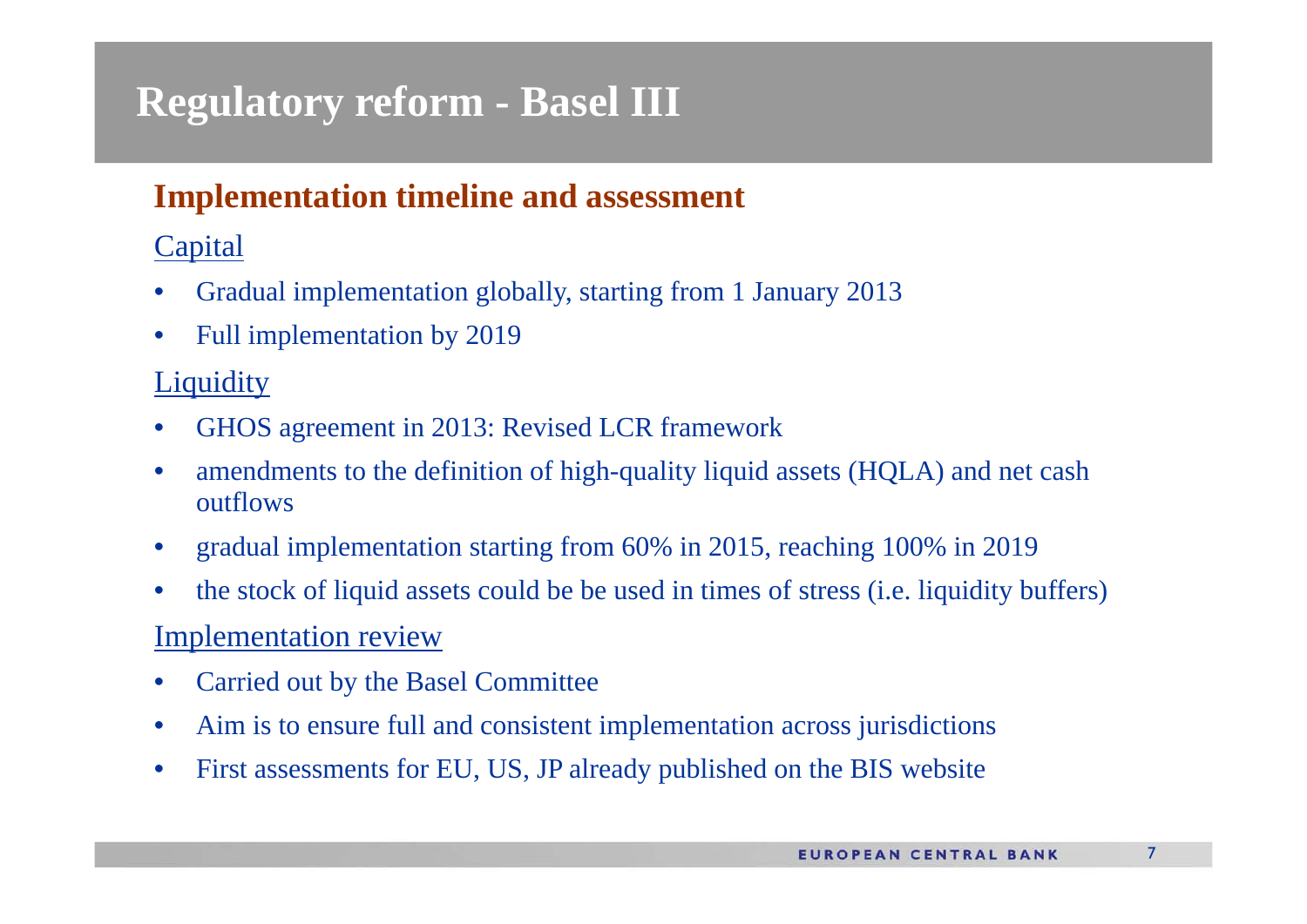### **Implementation of Basel III in Europe**

### **Key issues of implementation in Europe**

- $\bullet$  Implementation through a Directive (CRD IV) and a Regulation (CRR)
	- • Discussions between European Council, Commission and Parliament are ongoing
	- $\bullet$ Political agreement expected to be reached under the Irish Presidency
	- •Implementation (probably) from 2014
- $\bullet$  Aim to establish a single rulebook for credit institutions in the EU
	- •Ensure level playing field
	- •Mitigate regulatory arbitrage opportunities
	- •Reduce compliance costs
	- •Support financial integration
	- $\bullet$ Enhance the single market for financial services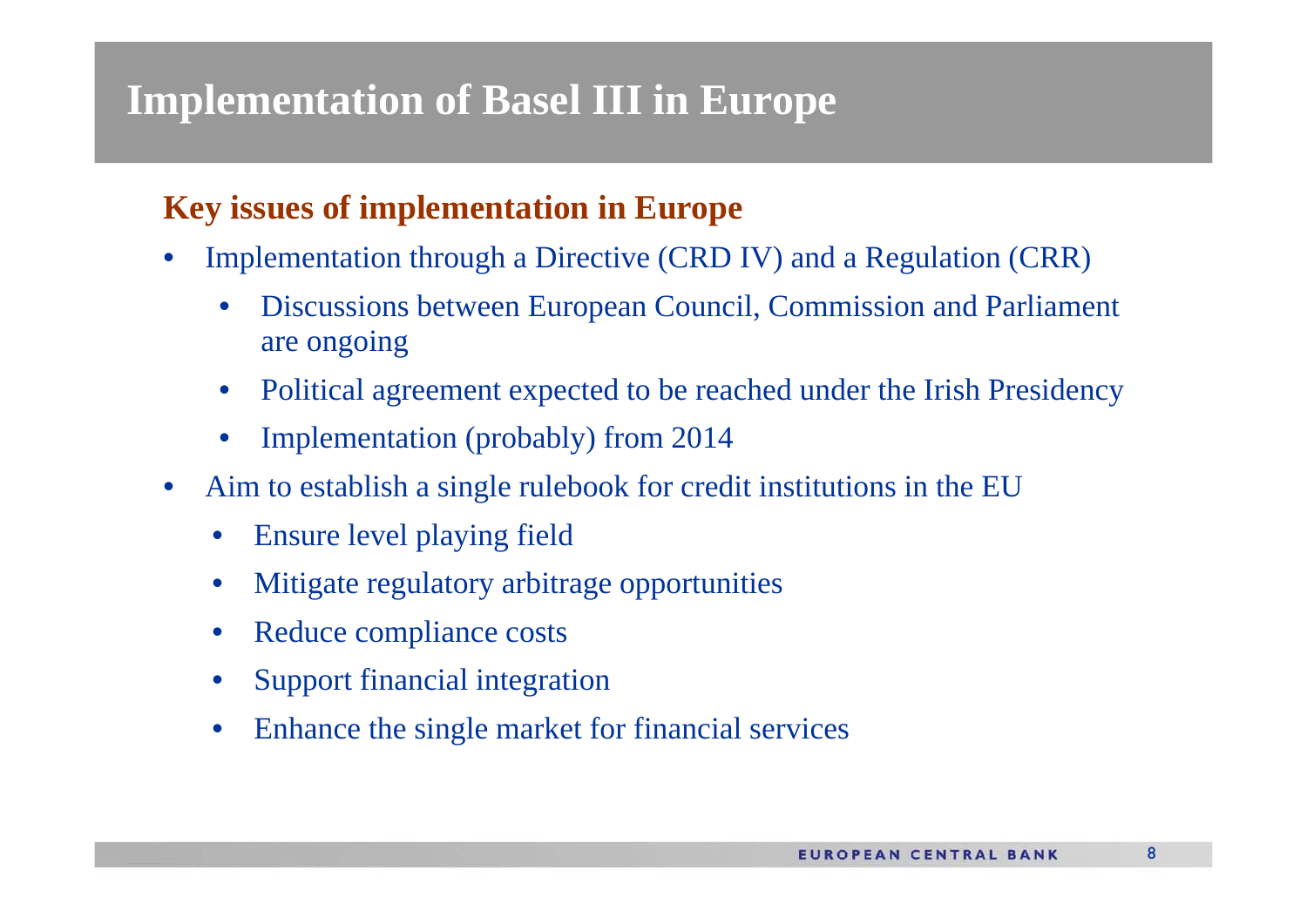### **Implementation of Basel III in Europe**

#### **Single rulebook vs. national discretion**

- • Single rulebook designed for micro-prudential supervision should be complemented by discretionary measures for macro-prudential purposes
- $\bullet$  Need for national discretion stems primarily from
	- $\bullet$ Differences between countries in economic and financial cycles
	- $\bullet$ Differences in structural features of the respective financial sectors
- $\bullet$  A balance can be struck between the two objectives (single rulebook and national discretion)
	- $\bullet$ Ex ante coordination at EU level for macro-prudential measures
	- $\bullet$ Deviation from single rulebook only temporary
	- • Only calibrations may change at national level, while concepts and definitions remain intact
	- $\bullet$ Full transparency of measures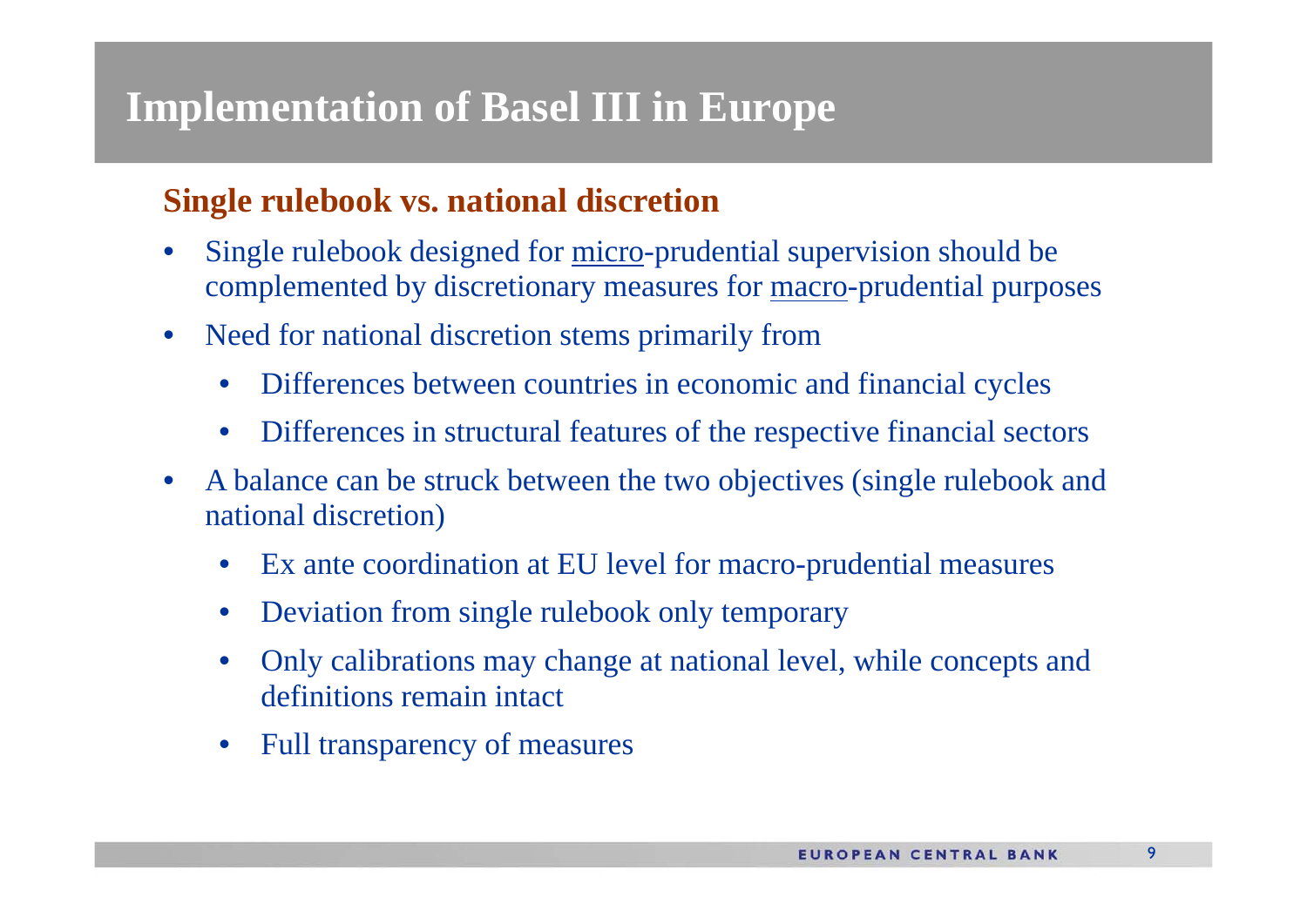## **Macroeconomic impact of Basel III**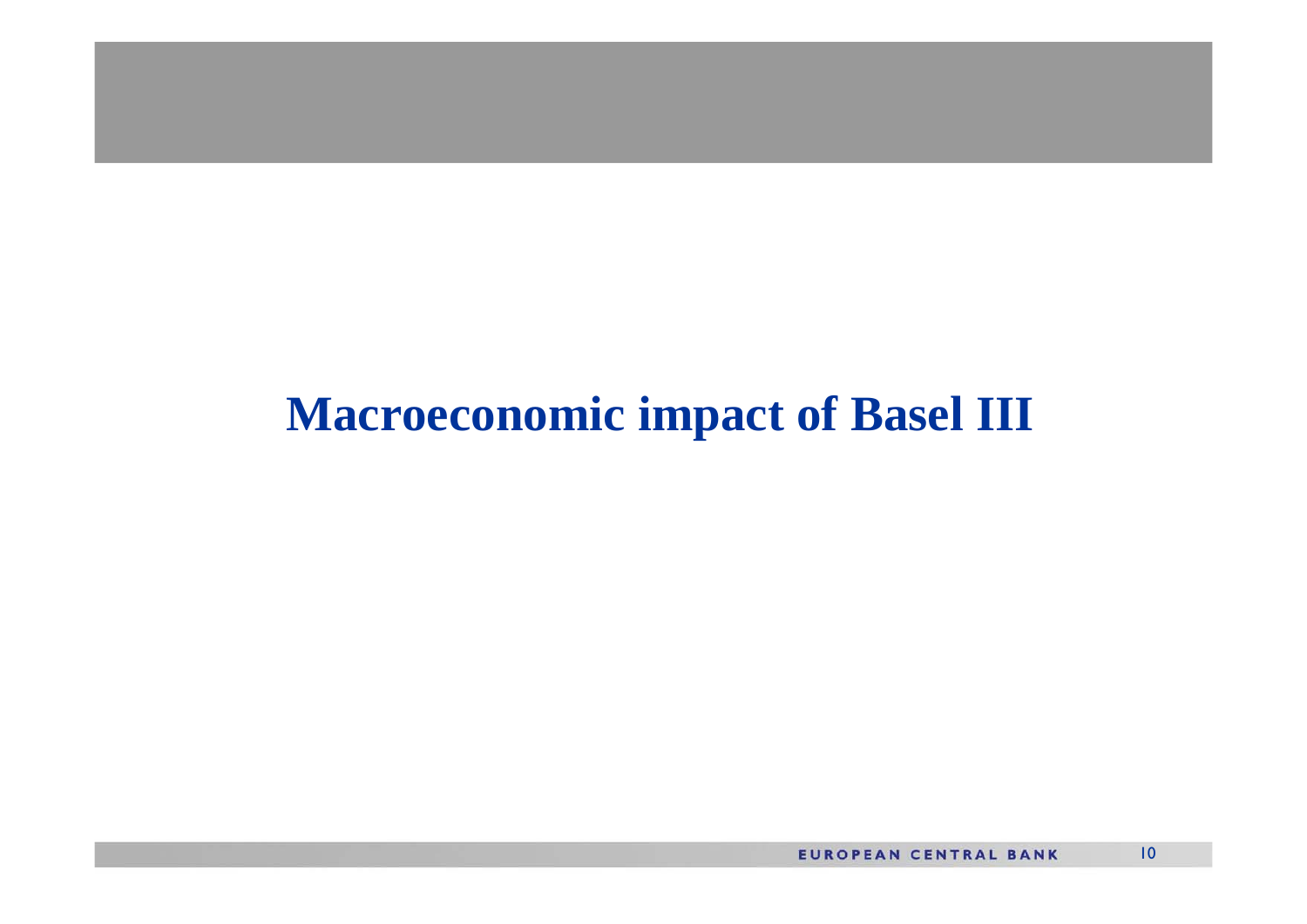### **Macroeconomic impact assessments**

### **Costs and benefits of Basel III**

- • Impact assessments carried out at the initiative of the Financial Stability Board (FSB) and the Basel Committee on Banking Supervision (BCBS)
- $\bullet$  Macroeconomic Assessment Group (MAG) evaluated the transitional costs of introducing higher capital and liquidity requirements
- • Long-term Economic Impact group (LEI) assessed the long-term benefits of Basel III
- $\bullet$  Main conclusion: manageable transitional costs against substantial long-term benefits
- $\bullet$  Caveat: Assumed gradual implementation of Basel III, while a more frontloaded adoption could lead to more pronounced transitional macroeconomic costs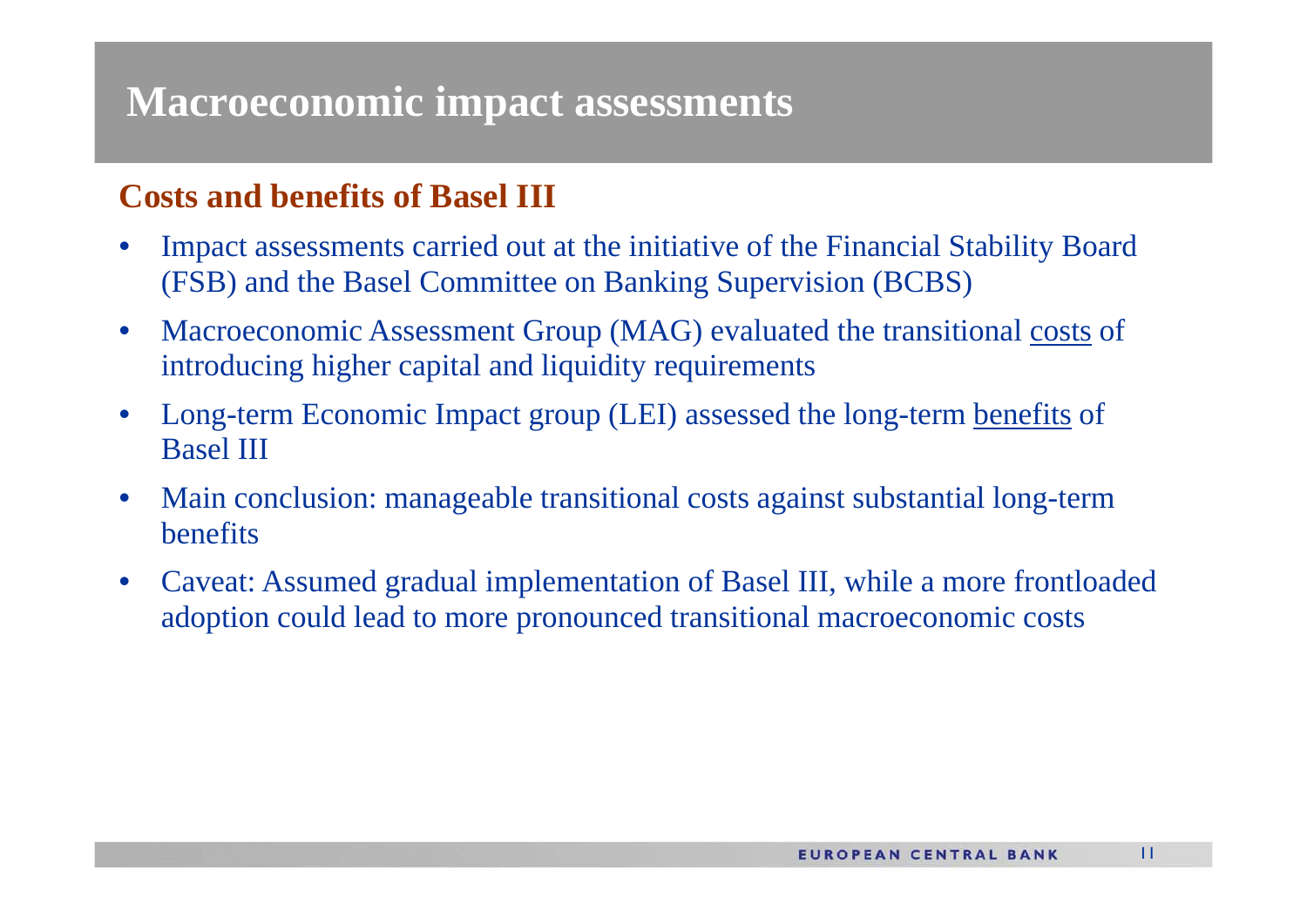### **The markets' view (1)**

#### **Covered bond yields and Tier 1 capital ratio of euro area banks**

(16 Jan. 2013, three to seven years' maturity, percentages)



Source: Bloomberg.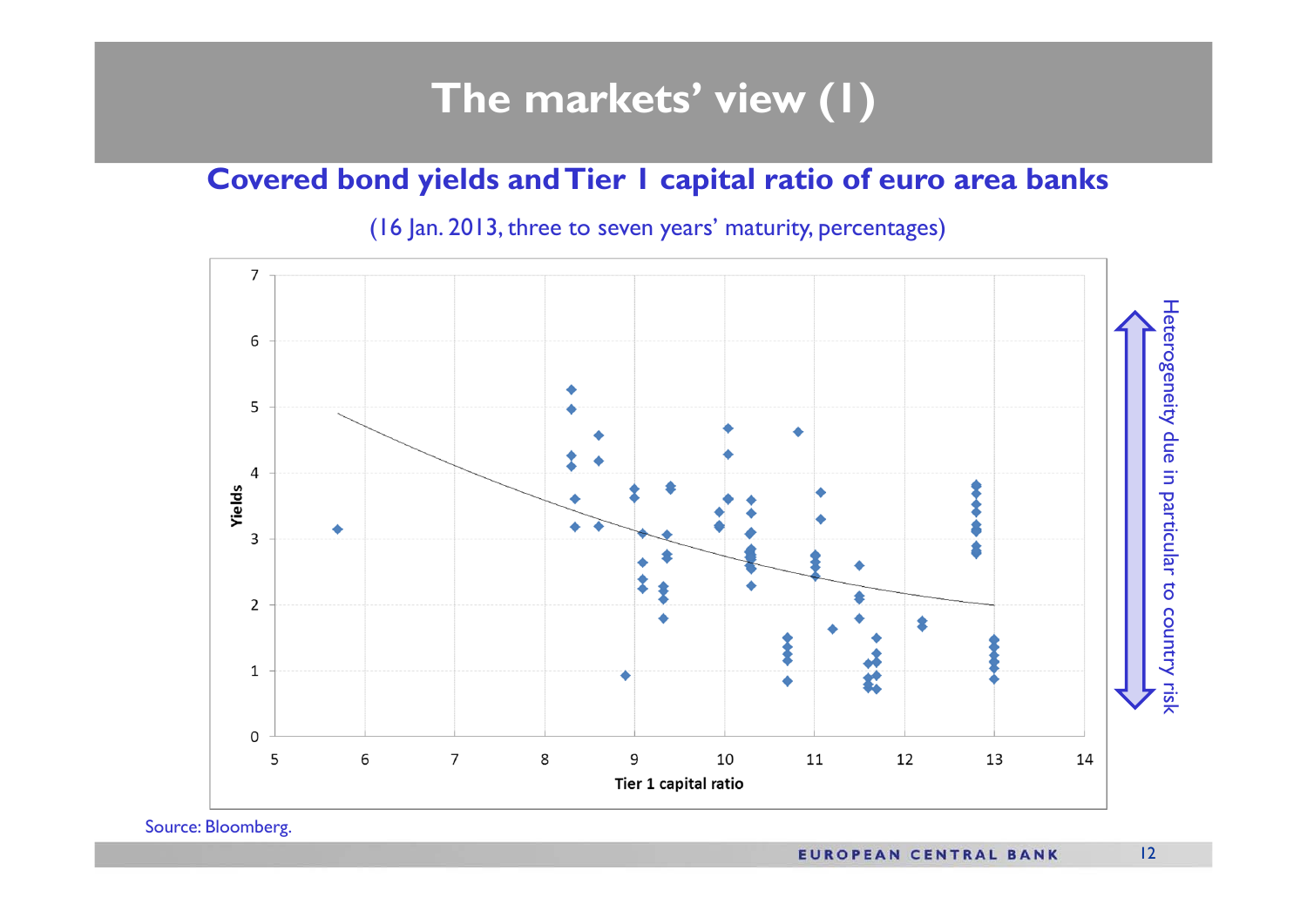### **The markets' view (2)**

#### **Senior unsecured bond yields and Tier 1 capital ratio of euro area banks**

(16 Jan. 2013, three to five years' maturity, percentages)



Source: Bloomberg.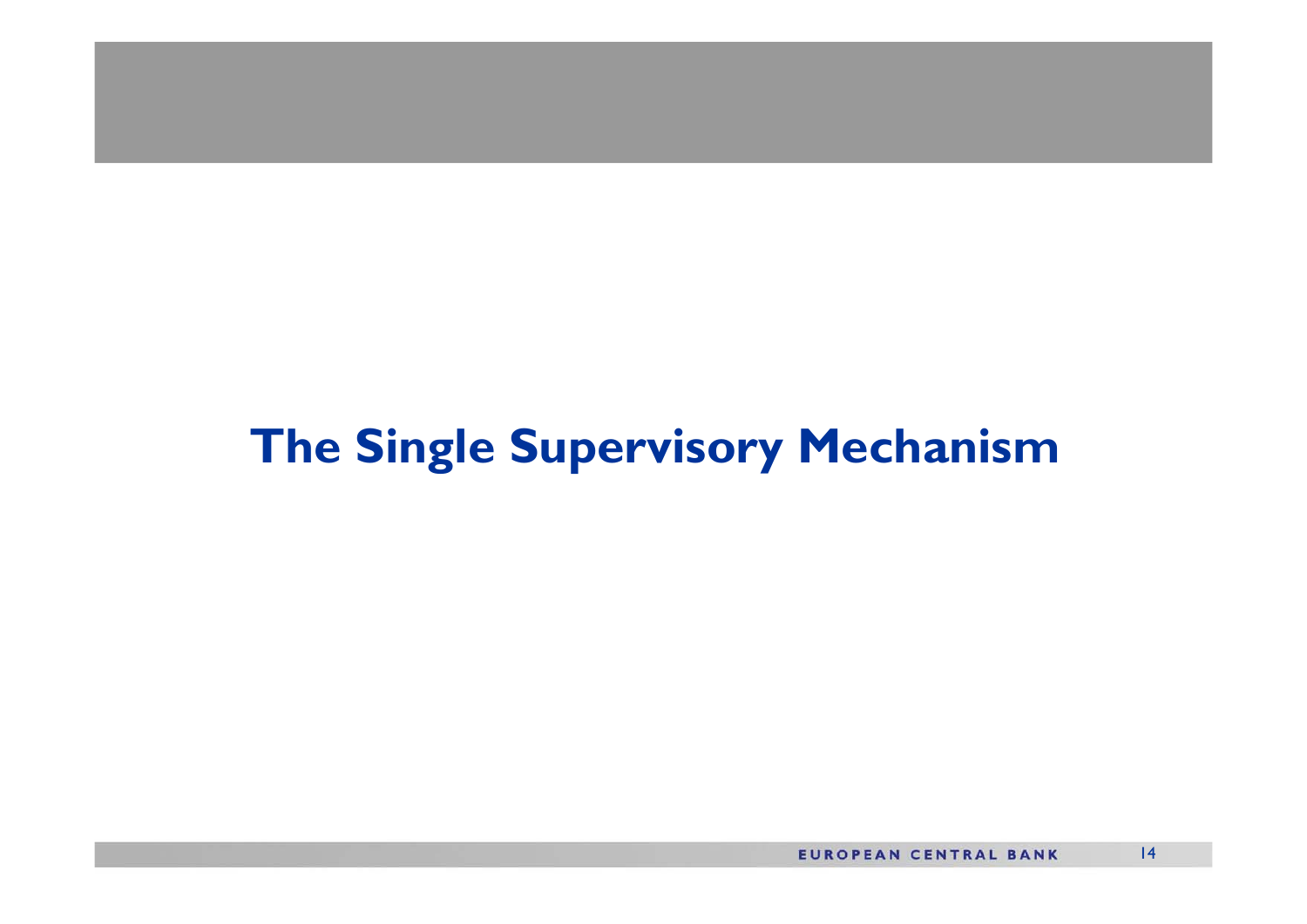### **Establishment of the SSM**

- • Need to speed up strengthening of Economic and Monetary Union because of:
	- $\bullet$ Sovereign debt crisis
	- $\bullet$ Contagion in the banking sector
- $\bullet$  Milestones of the process in 2012
	- • 29 June: Euro area Summit – Request to set up a single supervisory mechanism (SSM)
	- •12 September: European Commission proposal for a Council Regulation
	- • 18 October: European Council conclusions on completing EMU. Objective to agree on legislative framework for SSM by 1 January 2013
	- •13 December: European Council agreement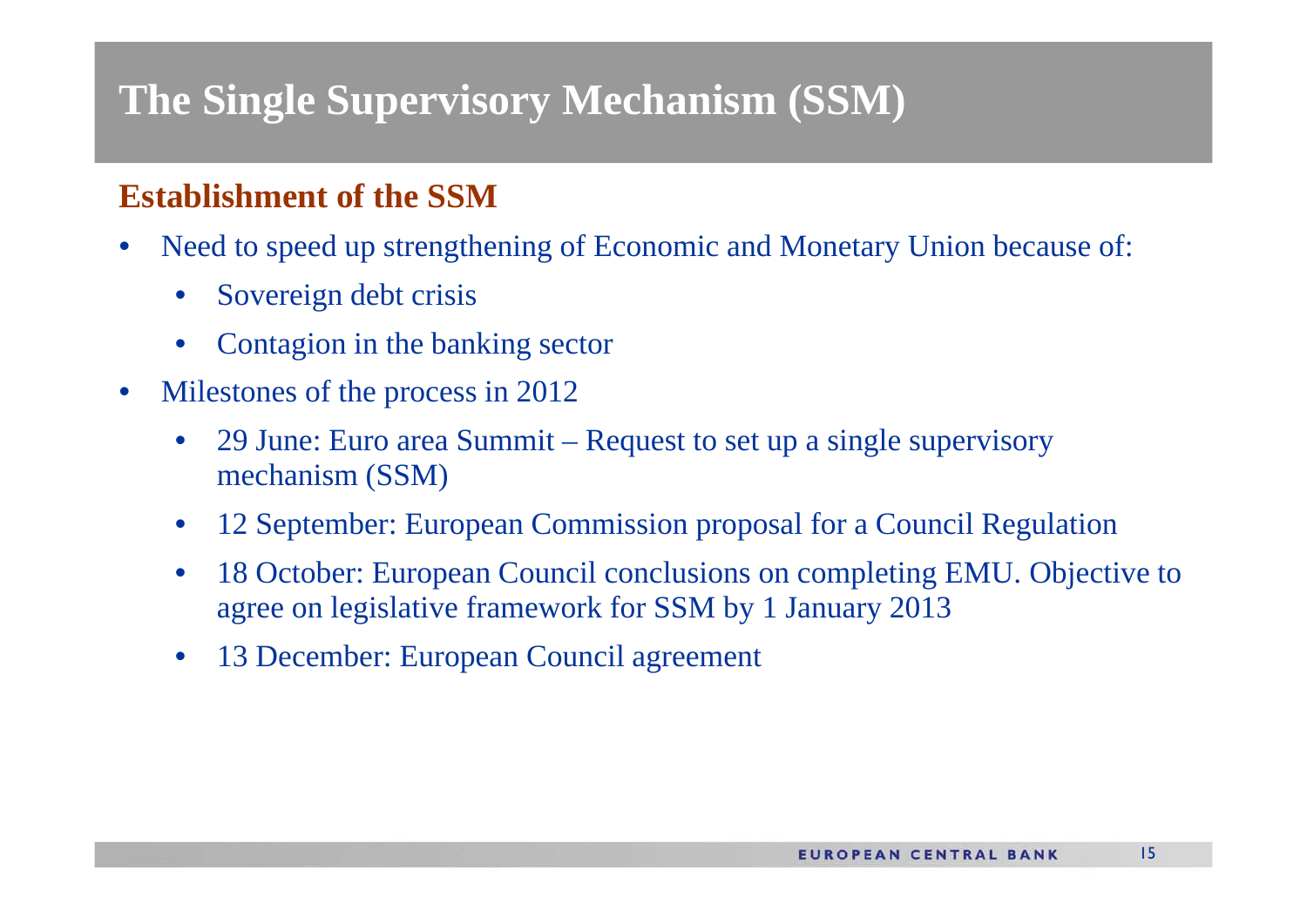### **Two main advantages and goals of establishing the SSM**

- •Will address the so-called "financial trilemma"
	- • Impossibility of achieving financial stability, financial integration and maintaining national financial policies in a globalised financial market
- • Together with a single resolution mechanism, will help to break the negative feedback loops between sovereigns and banks
	- • Increasing debt levels of sovereigns that provided financial support to struggling banks
	- •Losses for banks from exposures to sovereigns under stress
	- • Break the correlation between the cost of funding of euro area banks and that of their respective sovereigns
	- •Need for a common resolution mechanism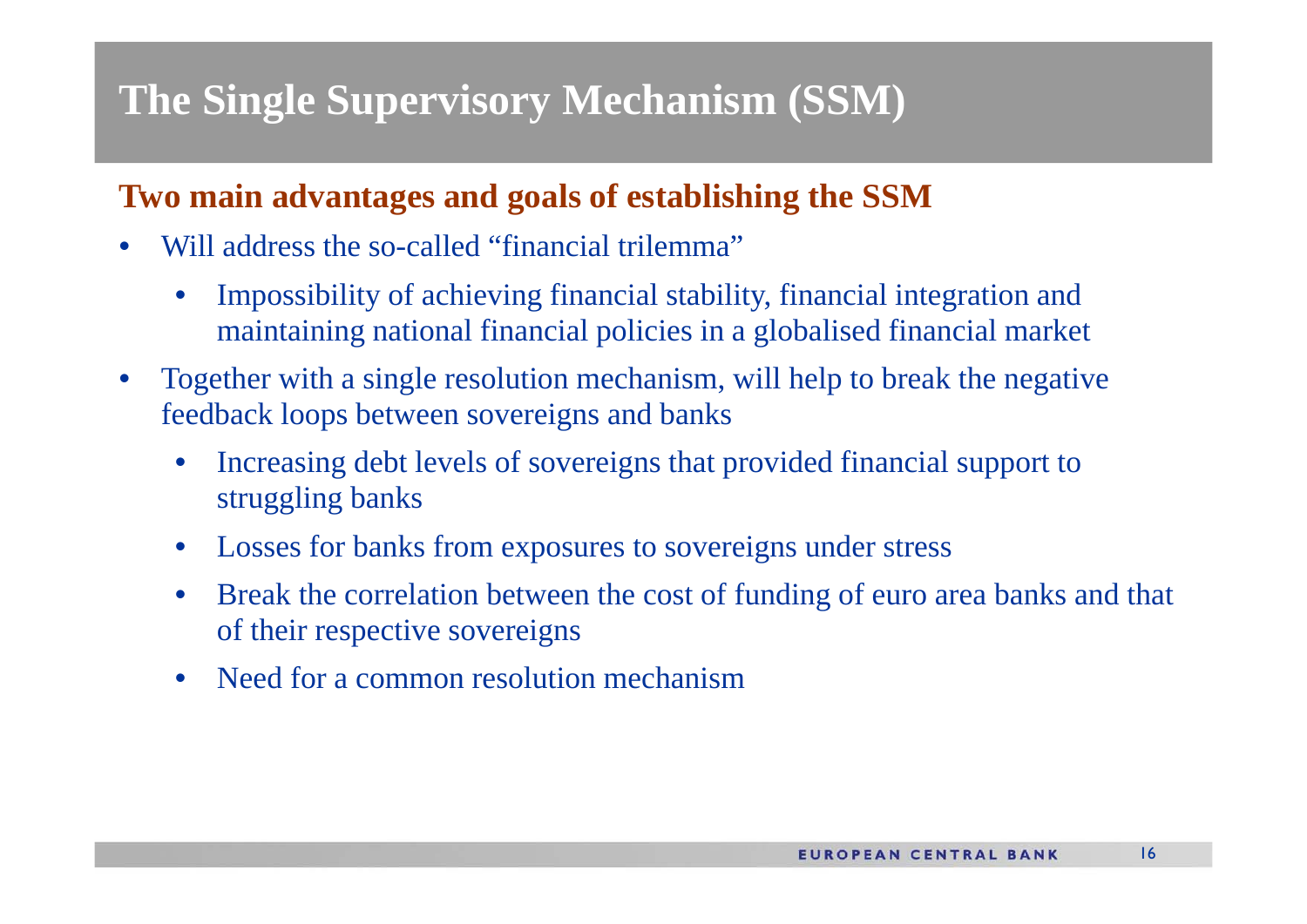### **Main features of the SSM**

- •Single system of supervision
- $\bullet$  The ECB will take all decisions regarding the banks, banking groups and respective components categorised as "significant" (around 150 banks in the euro area countries)
	- •Banks with more than €30 billion in total assets
	- •Banks representing more than 20% of domestic GDP (unless  $\leq$  billion in assets)
	- • 3 most significant banks in each country (unless justified by particular circumstances)
	- •Banks receiving direct assistance from the EFSF/ESM
- $\bullet$ The ECB can decide to exercise direct supervision of other banks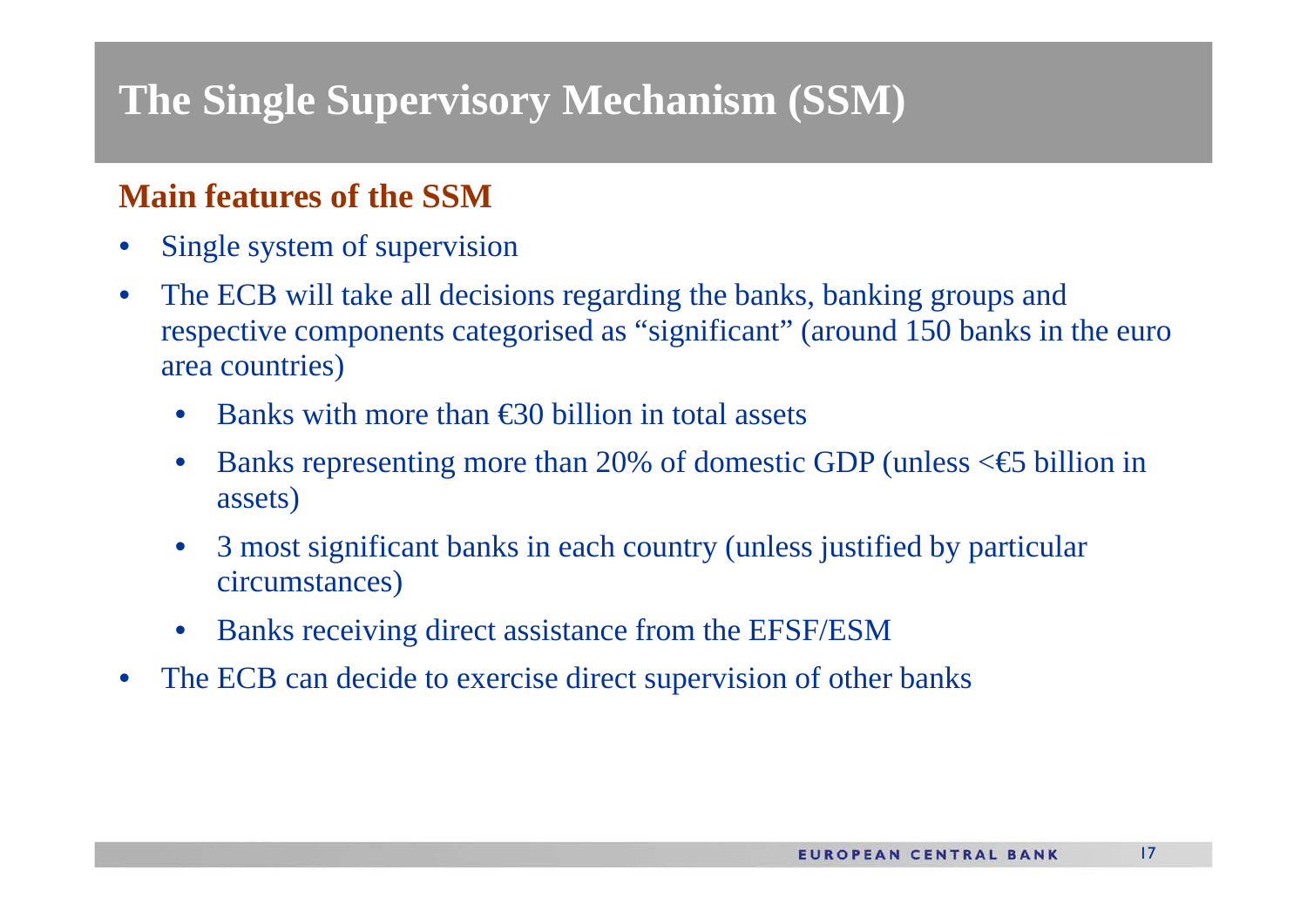### **Main features of the SSM (cont.)**

- • The national supervisors will take the decisions regarding "non-significant" banks subject to regulations, guidelines or general instructions
- $\bullet$  Close cooperation with non-euro area Member States
	- $\bullet$  The ECB can conduct supervision in a non-euro area EU Member State, following a request for close cooperation
- •**Transition** 
	- • The SSM will start supervision on 1 March 2014 or one year after the entry into force of the regulation, whichever is later
	- •ECB may choose to postpone the start if it deems that it is not ready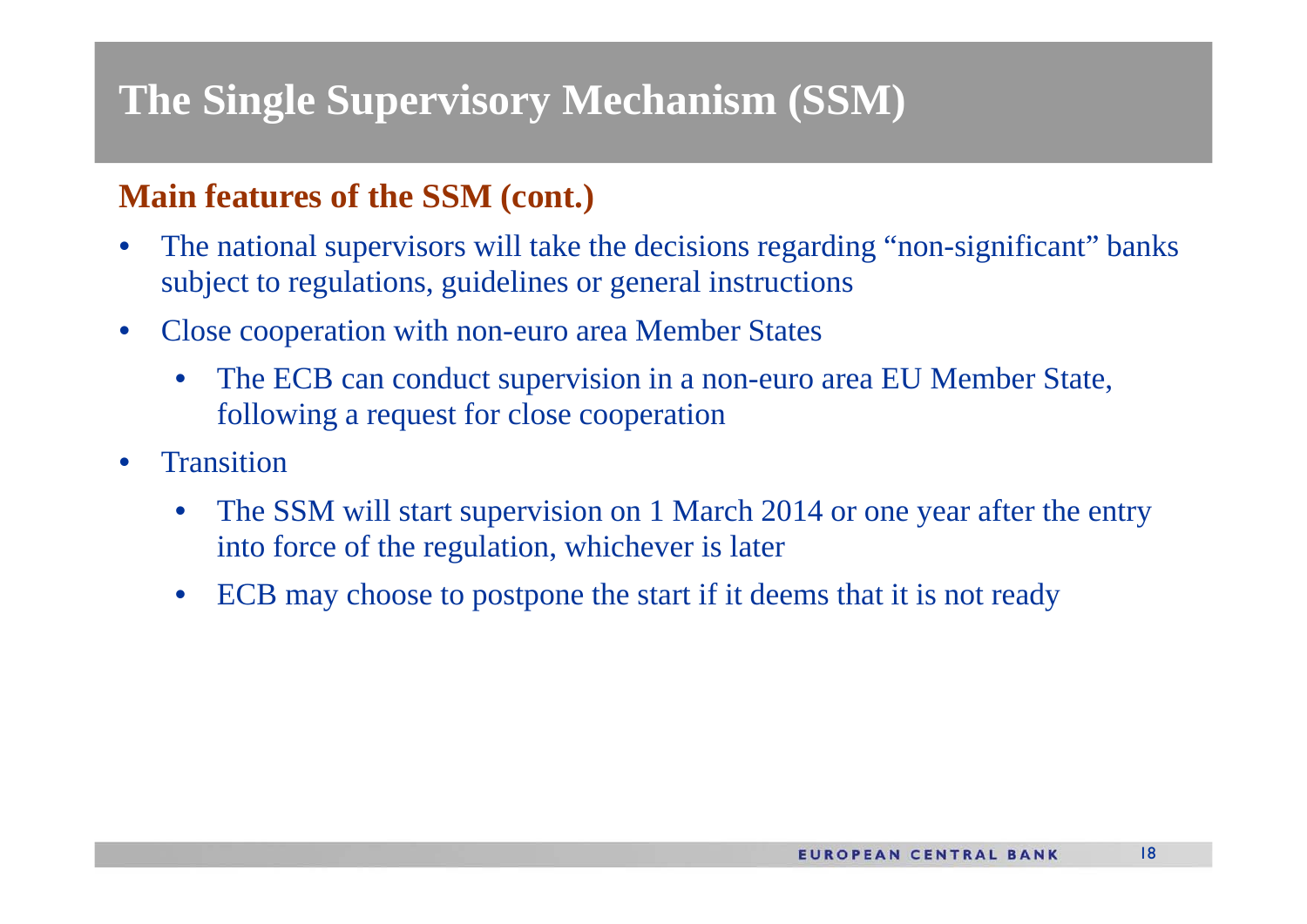### **ECB's guiding principles for establishing the SSM**

- $\bullet$ Comprehensiveness and strong institutional framework
- $\bullet$ Independence
- $\bullet$ Clear separation of monetary policy and supervisory responsibilities
- $\bullet$ • Decentralisation
- •Consistency with the single market
- •Accountability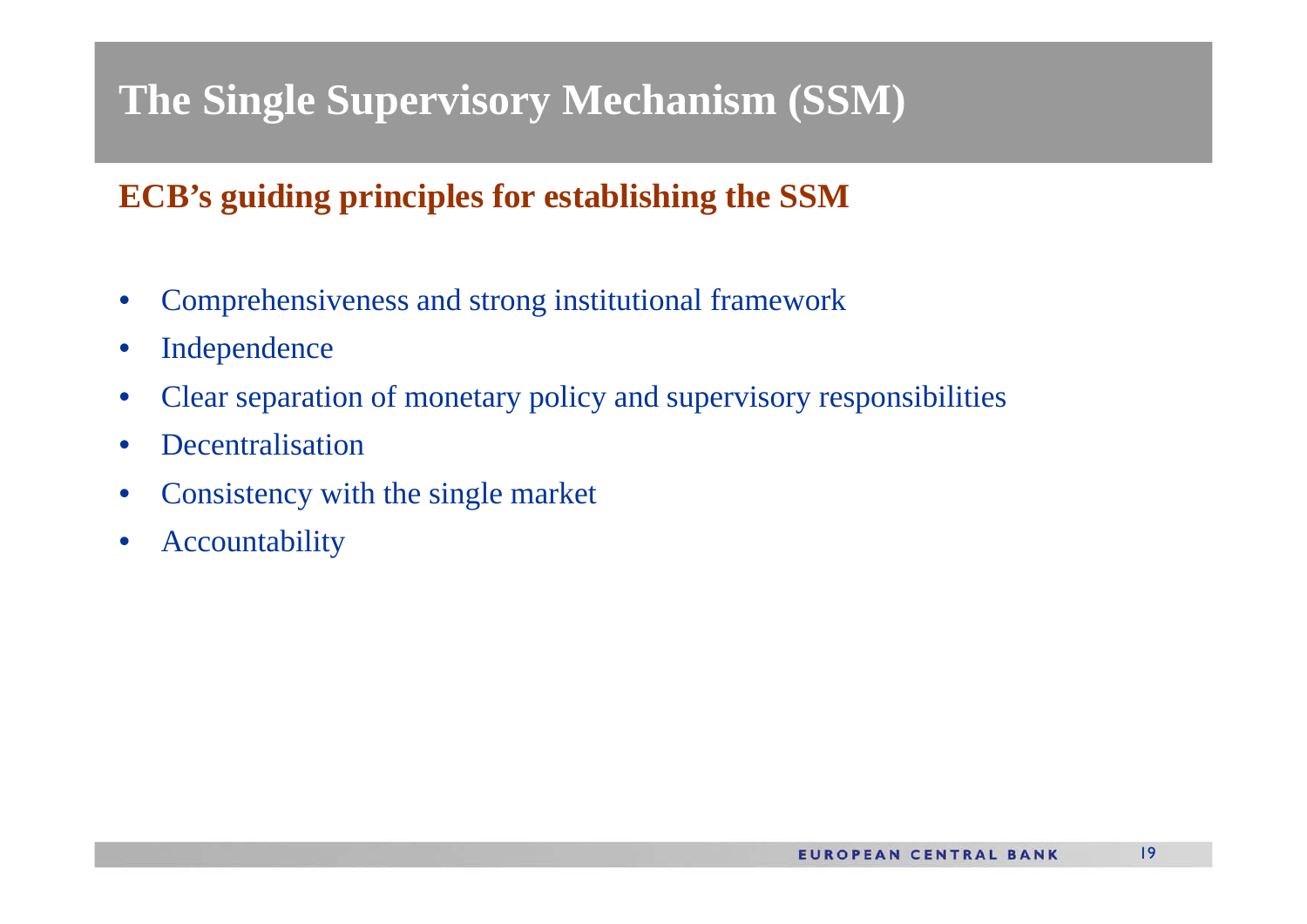### **Establishment of a banking union**

- • "Towards a genuine Economic and Monetary Union" Final Report by the President of the European Council (December 2012)
- $\bullet$  Core elements of a banking union:
	- • A Single Supervisory Mechanism (SSM) consisting of the ECB and national supervisors
	- • A single bank resolution mechanism, including an independent resolution authority and a European resolution fund
	- • More harmonised and sufficiently robust deposit-guarantee mechanisms in the EU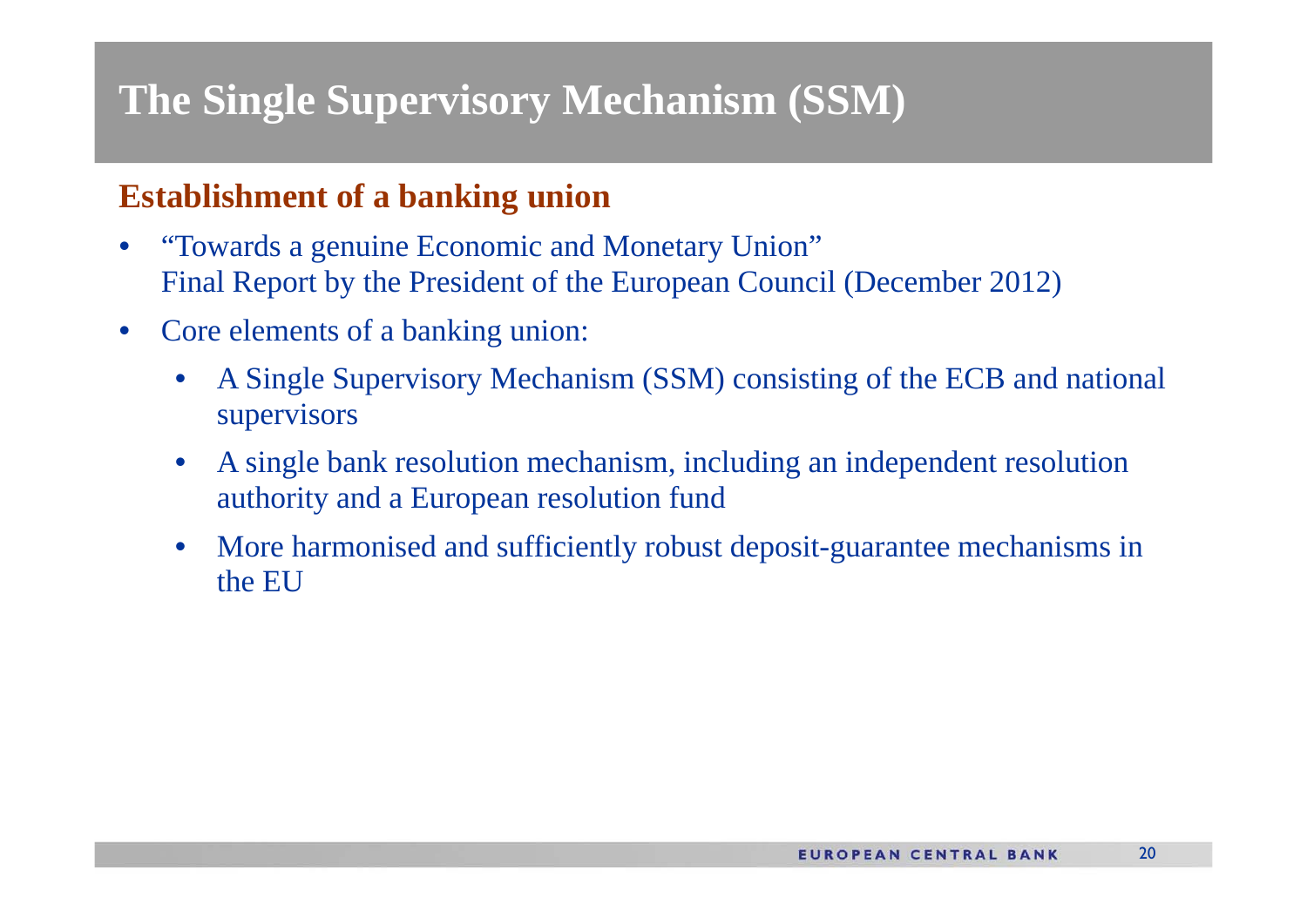## **Other regulatory initiatives**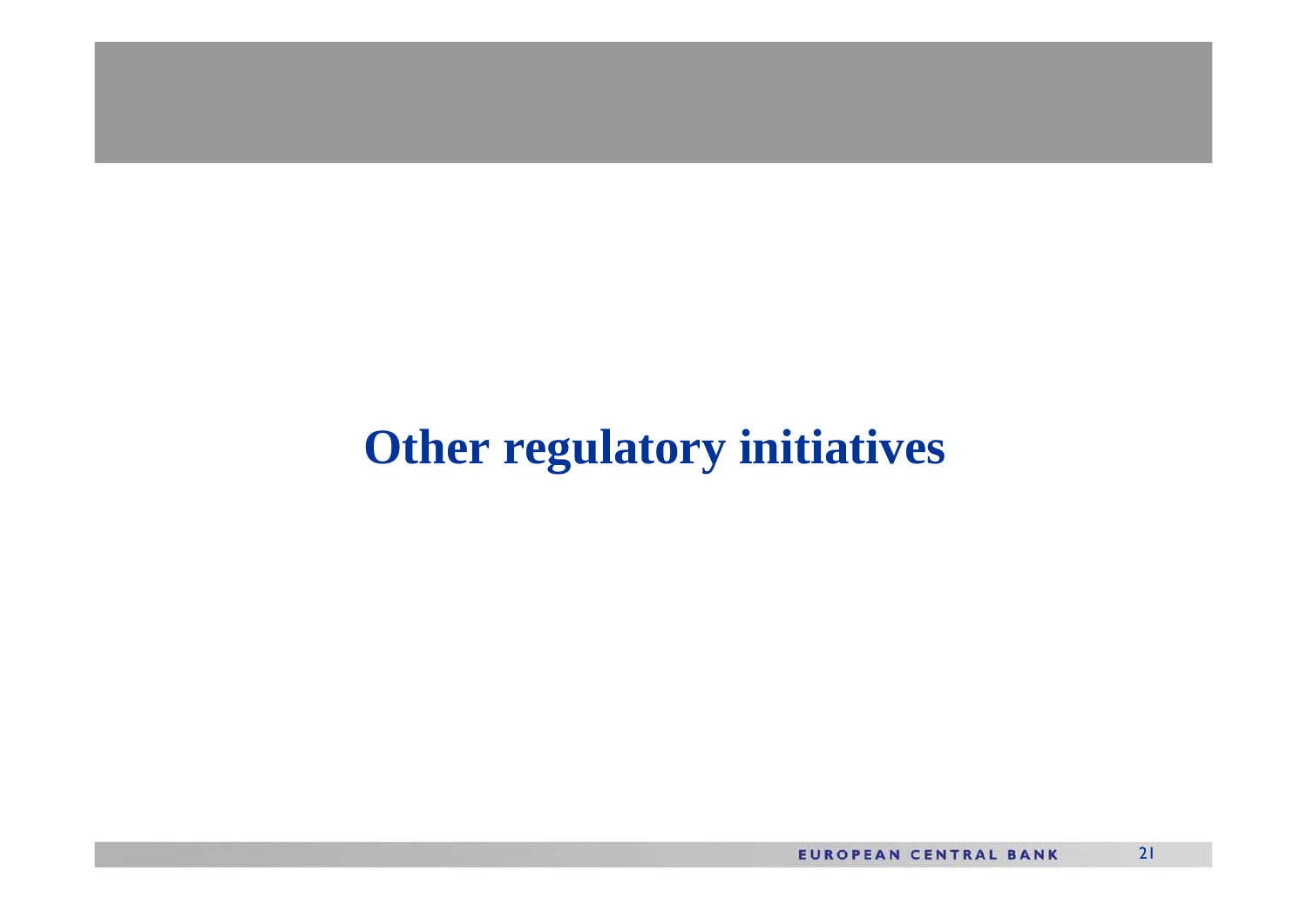### **Crisis management and resolution framework in Europe**

- •Proposal of the European Commission published in June 2012
- $\bullet$  Overriding policy objective: setting a harmonised EU framework which would enable national authorities to prevent systemic damage caused by disorderly failure of banks, without exposing taxpayers to risk of loss and causing wider economic damage.
- • Approach:
	- •emphasis on crisis preparation and prevention first;
	- •stronger and more effective toolbox for early interventions;
	- $\bullet$ harmonised procedures and tools for resolution
- $\bullet$  ECB Opinion published on 29 November 2012
	- •full support for the development of a recovery and resolution framework
	- $\bullet$  ECB calls on the Commission to urgently present a separate proposal for an independent European Resolution Mechanism, including elements of a common European Resolution Fund.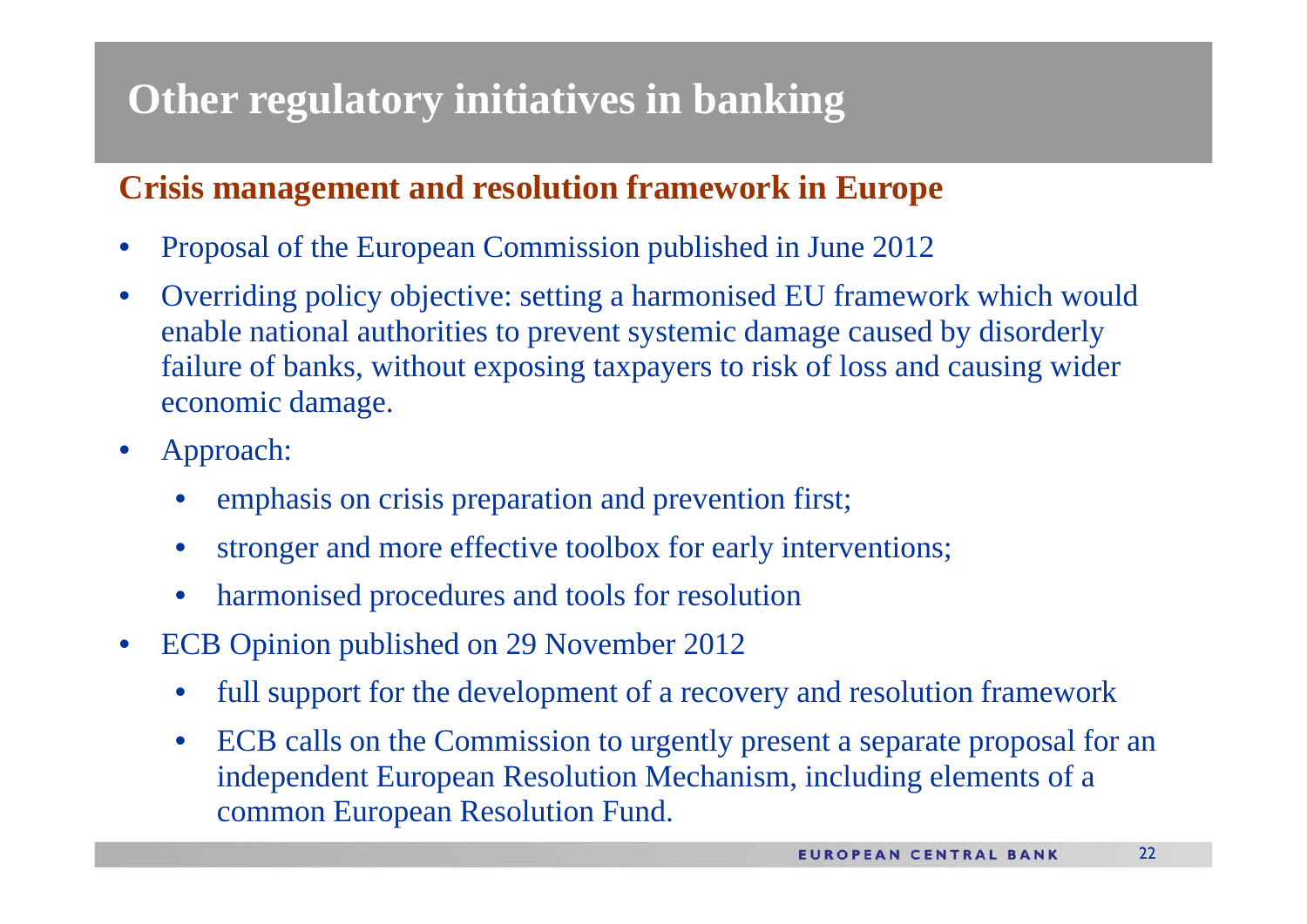### **Financial structures (Liikanen report)**

- • Report by the High-level Expert Group on reforming the structure of the EU banking sector published in October 2012
- $\bullet$  Actions recommended in five areas:
	- $\bullet$  Mandatory separation of proprietary trading and other high-risk trading activities
	- • Possible additional separation of activities conditional on the recovery and resolution plan
	- •Possible amendments to the use of bail-in instruments as a resolution tool
	- • A review of capital requirements relating to trading assets and real estaterelated loans
	- •Strengthening the governance and control of banks
- $\bullet$  Next steps:
	- •Commission carries out an impact assessment in 2013
	- •Regulatory initiative possibly in 2013 or 2014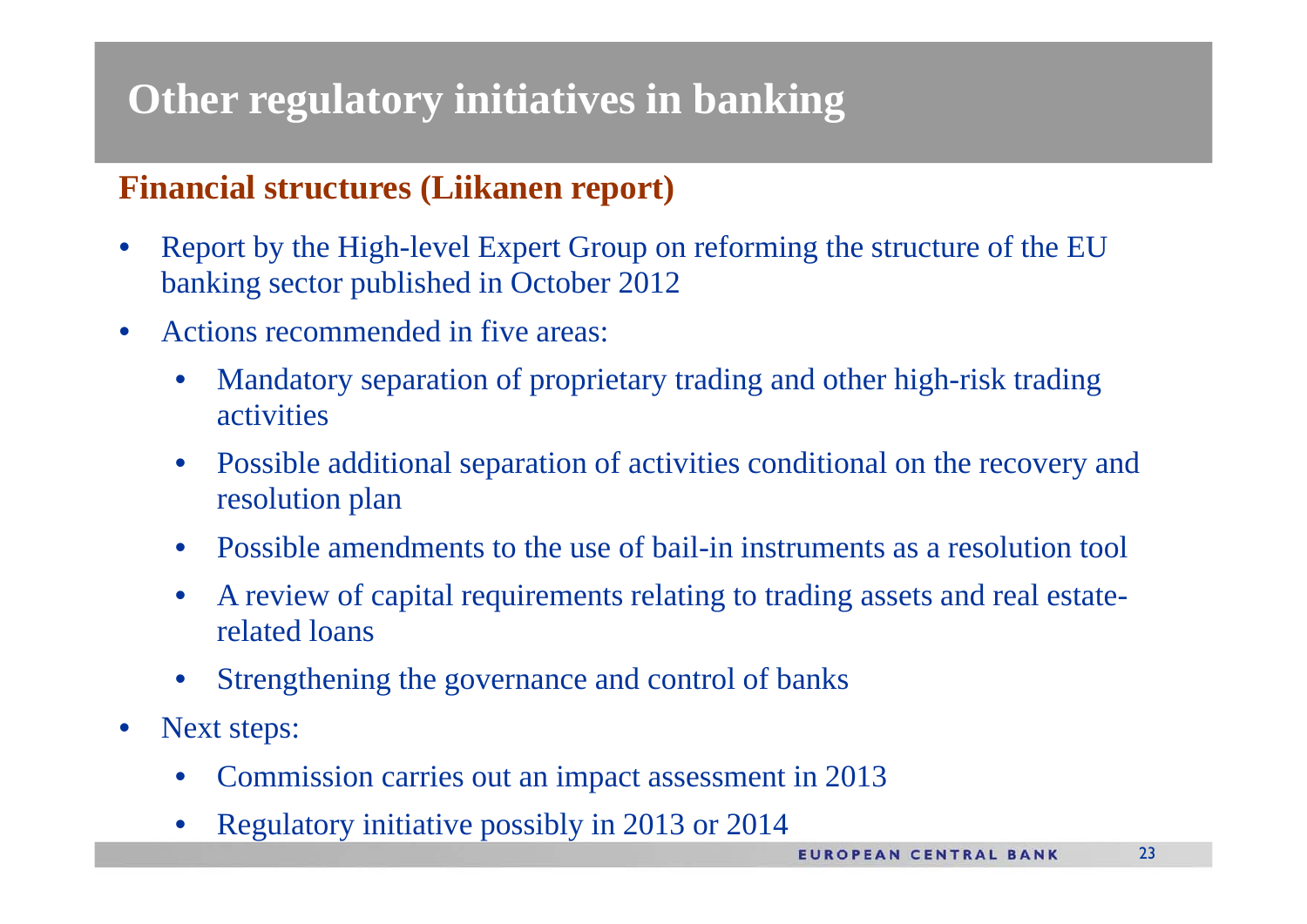### **Financial structures (Liikanen report), cont.**

- •Eurosystem stance is currently being prepared (to be published soon)
- $\bullet$  Preliminary views:
	- •The proposals in the Liikanen report are broadly supported
	- $\bullet$  A legislative proposal ensuring a consistent framework for the EU should be put forward by the Commission as a matter of priority
		- $\bullet$  some Member States are unilaterally going forward with national initiatives
		- • piecemeal approach based on similar but divergent national approaches should be avoided
	- • Attention should be paid to carrying out a comprehensive impact assessment
		- $\bullet$  structural differences in banking sectors may lead to different consequences for the real economies of Member States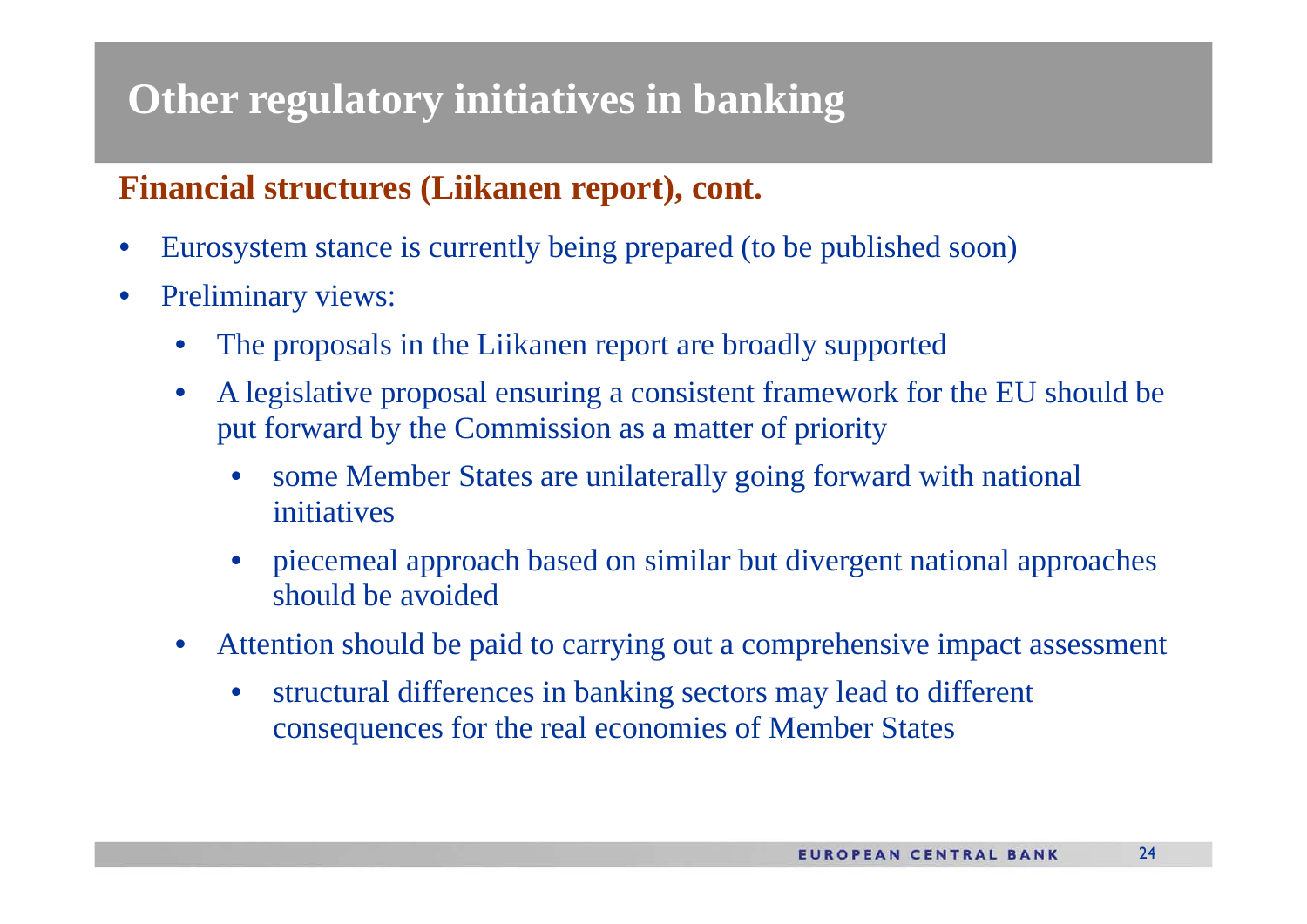### **Systemically Important Financial Institutions (SIFIs)**

- $\bullet$  Address the negative externalities and moral hazard issues linked to the 'toobig-to-fail' problem
- • The Financial Stability Board (FSB) focuses on developing a comprehensive policy approach to SIFIs.
- $\bullet$  In November 2011 specific measures were announced for global systemically important banks (G-SIBs), including a common equity capital surcharge.
- $\bullet$  The BCBS and the FSB completed the framework in 2012 by extending it to domestic systemically important banks (D-SIBs).
- $\bullet$  Substantive work was done in 2012 to enhance both the data quality and the robustness of the methodology underlying the G-SIB identification and calibration.
- $\bullet$  An updated set of G-SIBs based on the most recently available data was published in November 2012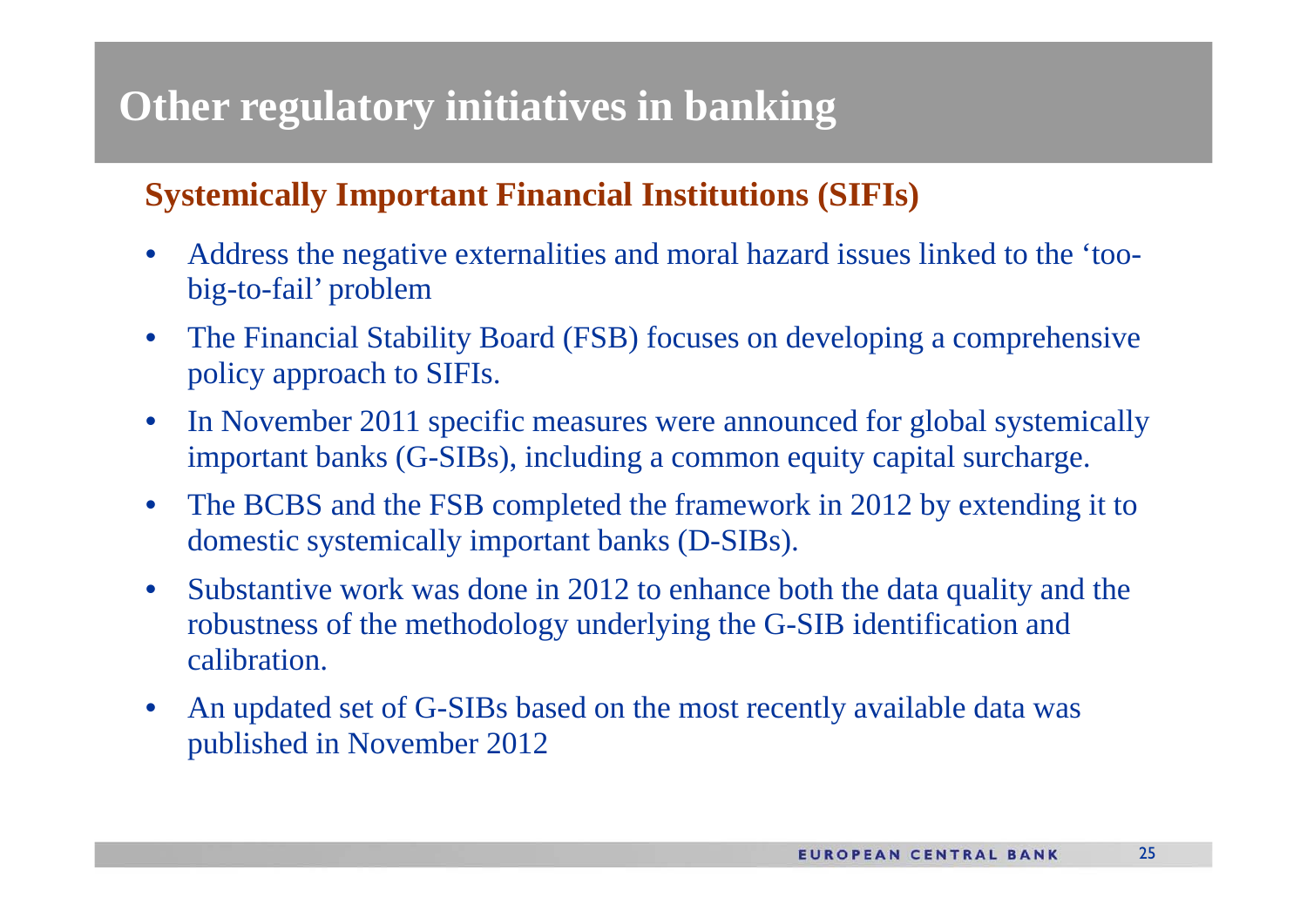### **Shadow banking**

- $\bullet$  Work coordinated by the Financial Stability Board (FSB), in cooperation with the Basel Committee and IOSCO
- $\bullet$  Five work streams have been launched to develop proposed policy recommendations:
	- •Banks' interactions with shadow banking entities
	- •Money market funds
	- •Other shadow banking entities
	- •**Securitisation**
	- •Securities financing and repos
- $\bullet$ Consultative Document on policy recommendations published in Nov. 2012
- $\bullet$  In the EU context, the Commission published a Green Paper on shadow banking
	- •Focus on the need to increase monitoring and regulation thereof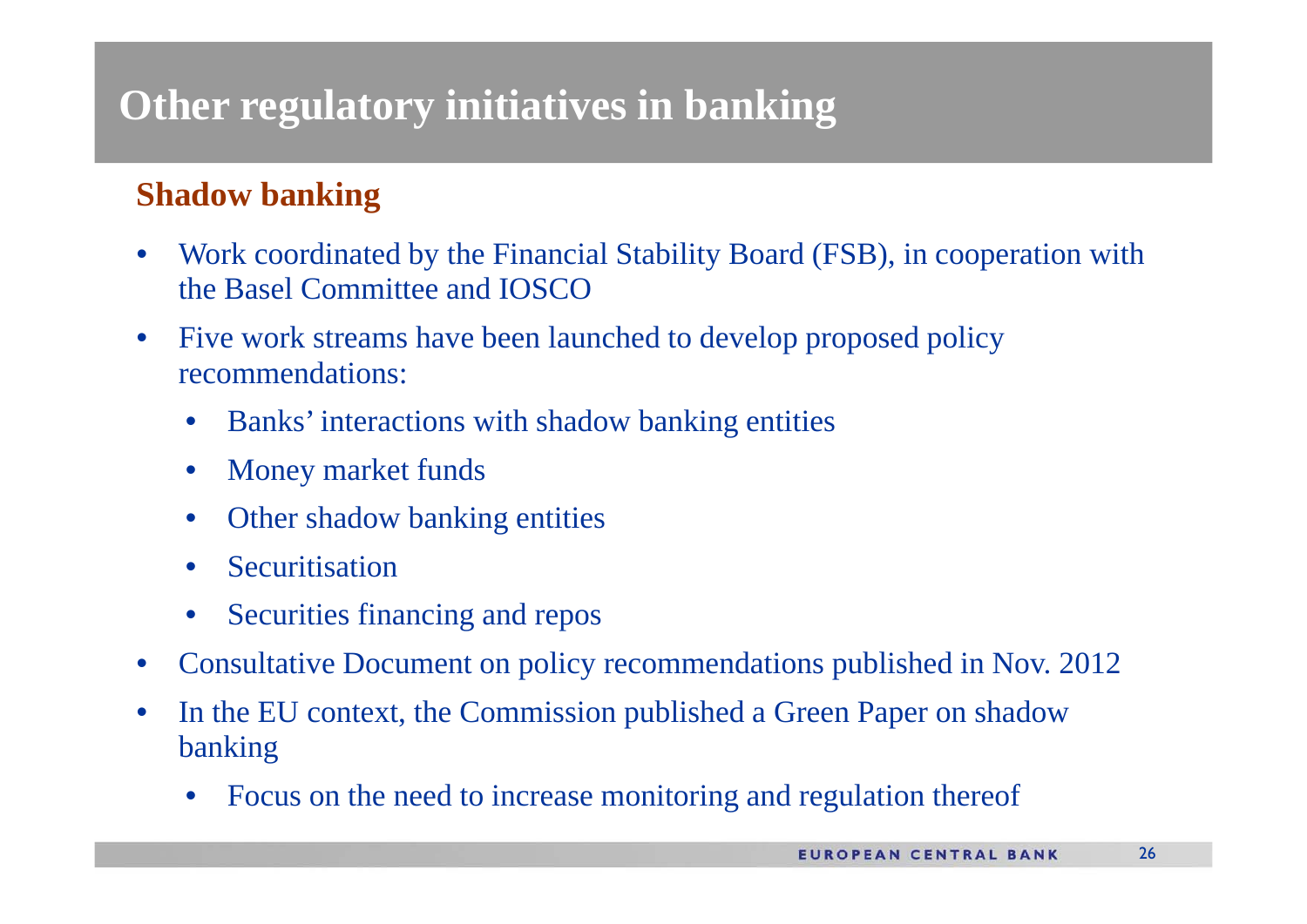#### **Benchmark rate reform**

- $\bullet$  Suspicion of LIBOR manipulation triggered various initiatives by the European Commission (public consultation on the regulation of indices), the EBA-ESMA (public consultation on the principles for benchmark setting in EU), Wheatley report in UK, and the BIS (central bank perspective)
- $\bullet$  General purpose of work streams: restore public confidence in benchmark setting, prevent further abuse, enhance governance and assess possible changes in benchmark definition and calculation methodology
- $\bullet$  While reference rates should remain private market initiatives, the ECB supports initiatives because:
	- of the role reference rates, such as EURIBOR and EONIA, play in the transmission of monetary policy
	- of the systemic importance of reference rates in the financial system
	- credible and reliable reference rates are a public good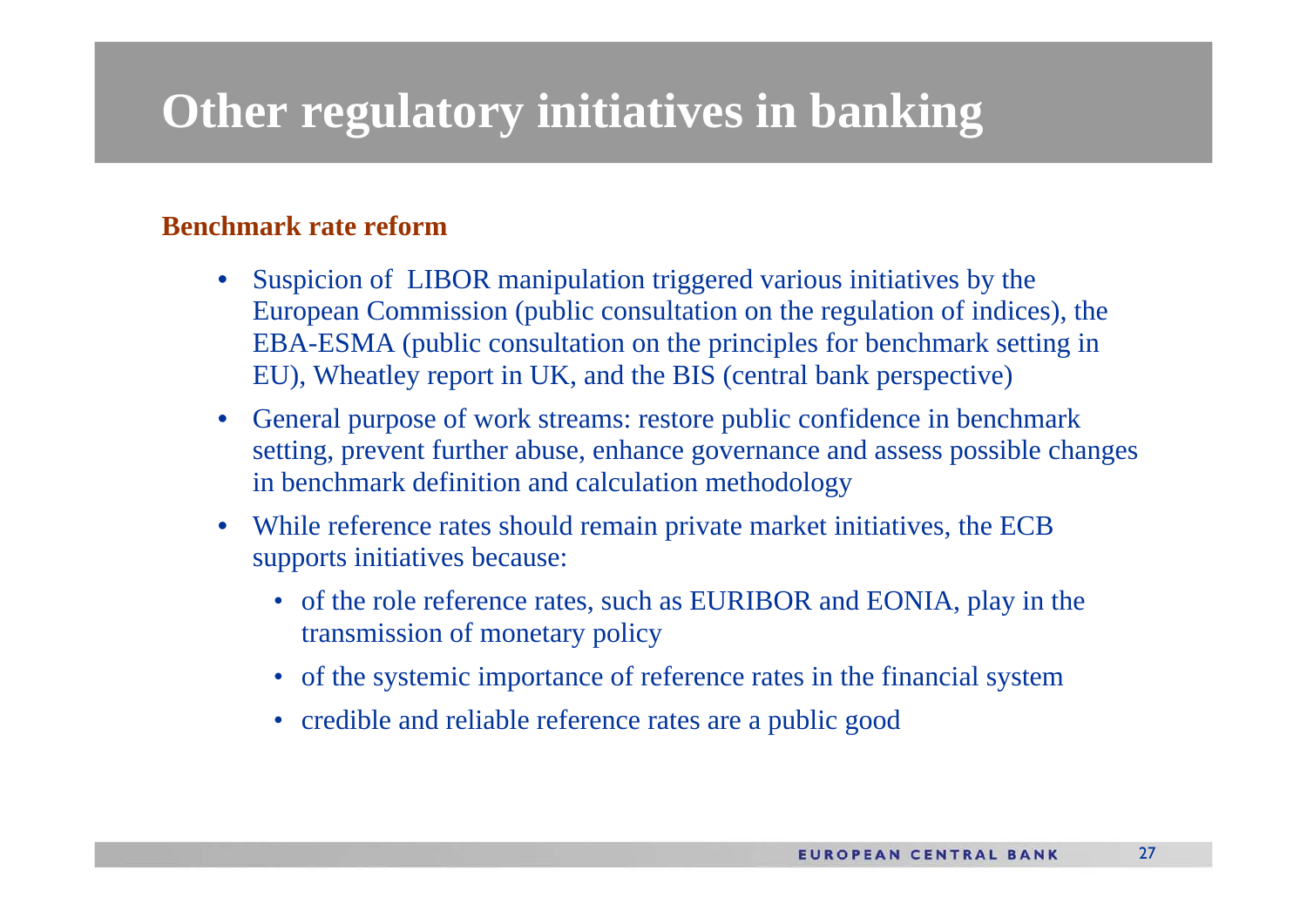#### **Benchmark rate reform, cont.**

- • The ECB's response is driven by a few key principles:
	- $\bullet$  Differentiate between short-term measures aimed at restoring confidence in integrity of benchmarks and longer-term changes;
	- $\bullet$  In the short term, governance reform can enhance and restore credibility of rate setting;
	- $\bullet$  Governance and regulatory reform should balance the need for enhanced controls and safeguards with the cost efficiency of banks' contribution process;
	- $\bullet$  Regulation should be uniformly applied and enforced across euro area to prevent risk of market fragmentation;
	- $\bullet$ Need for continuity in rate setting;
	- $\bullet$  Continuity of contracts is a key requirement to be assessed for any change to be introduced;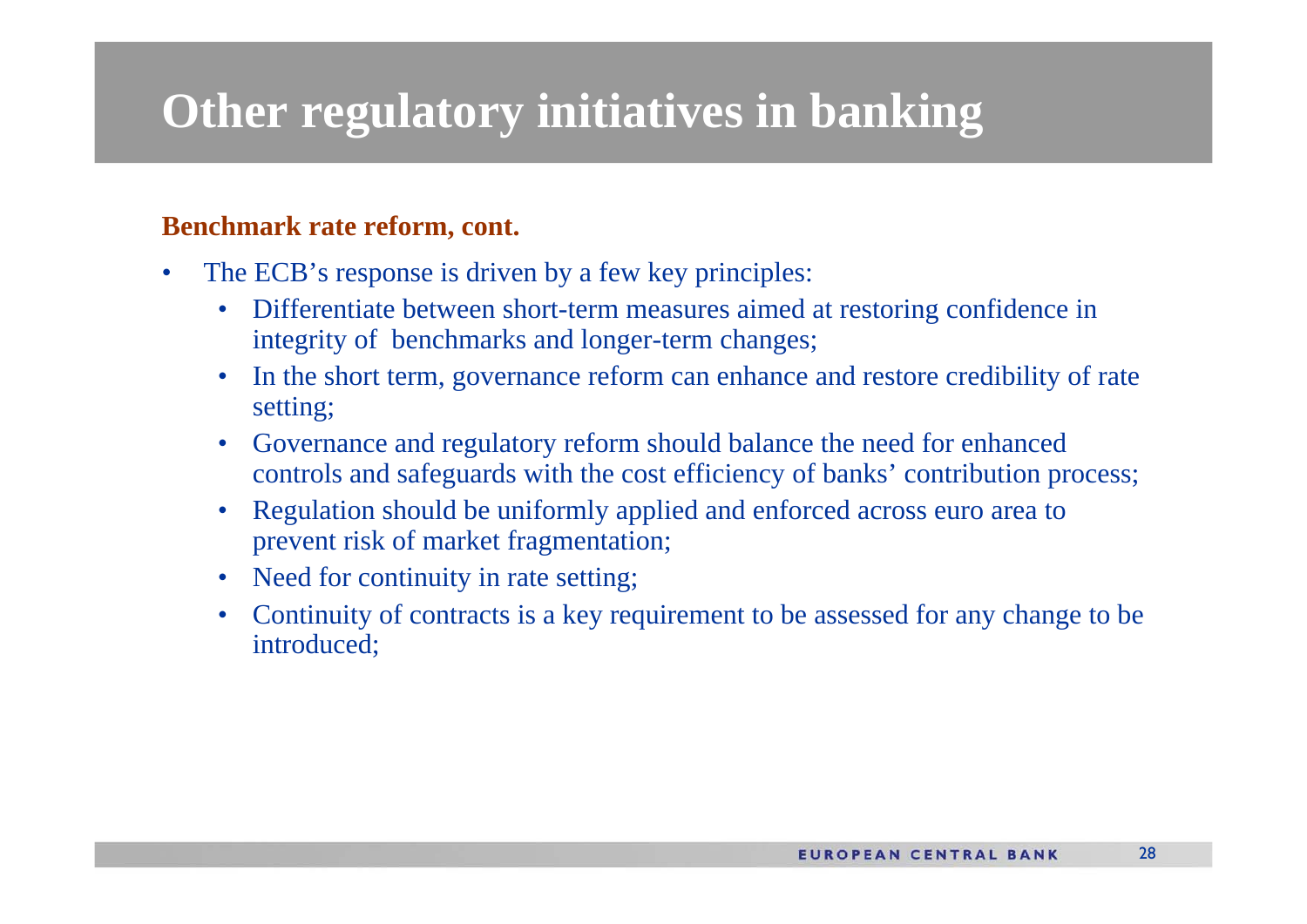#### **Benchmark rate reform, cont.**

- $\bullet$  In the longer term, more far-reaching changes in the reference rate definition and calculation methodology can be considered. For example, transactionbased EURIBOR calculation following thorough testing, broadening of panel;
- $\bullet$  In the longer term, the current reference rates based on unsecured lending might be complemented by others based on secured lending, given the increasing weight of the latter, or based on a risk-free rate such the OIS; however, reference rates based on bank unsecured lending rates are probably still needed;
- $\bullet$  Given the uncertainty about how financial markets will emerge from the crisis, it may be however premature to elaborate at this juncture these long-term solutions; this process should be primarily driven by the market, based on the needs of end-users, while being supported by the public sector;
- $\bullet$  In the short term, restoring public faith in the credibility of these reference rates and ensuring their continuous viability are urgent matters. We welcome EBA and national supervisors encouraging banks to remain panel members;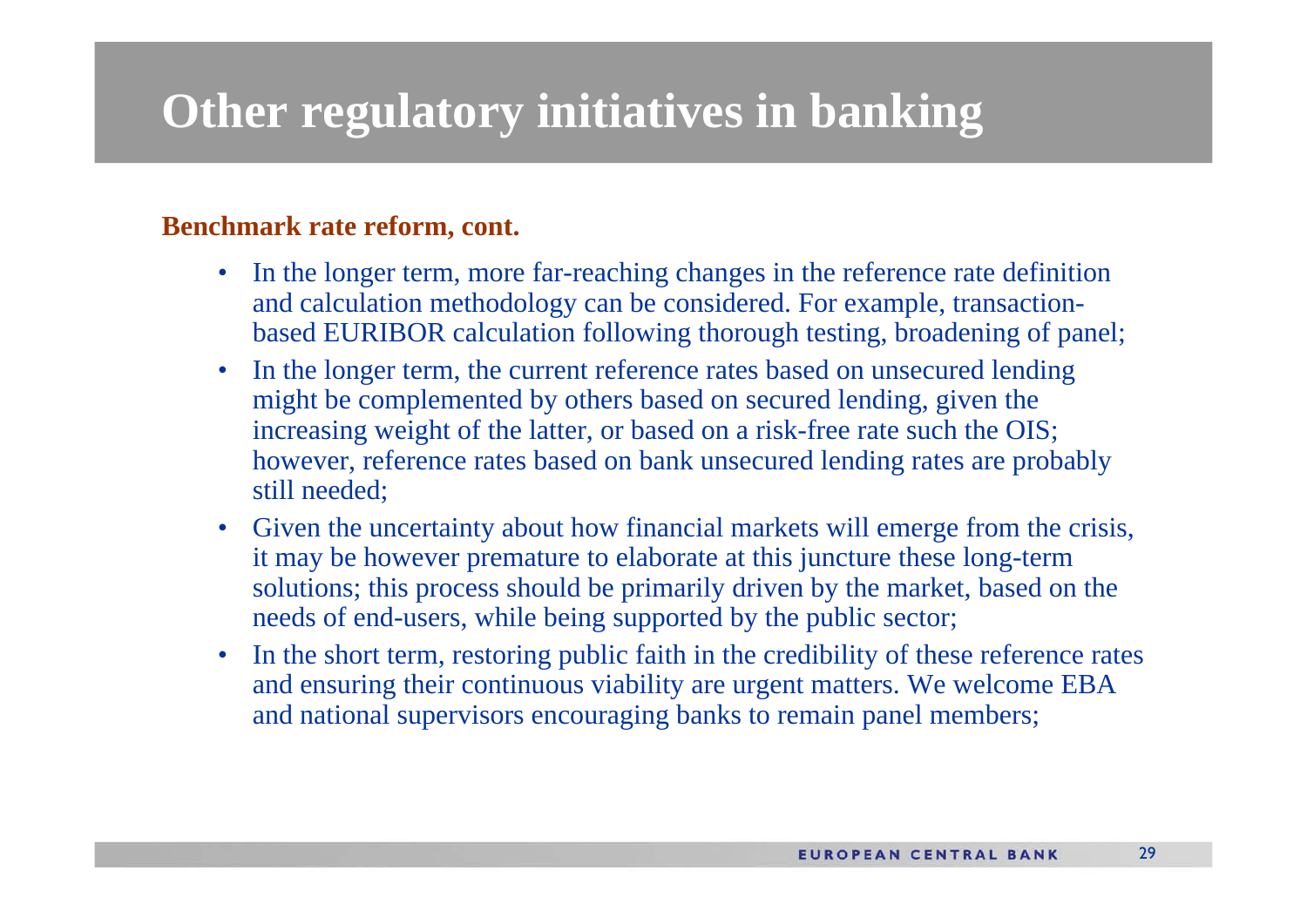## **Regulatory initiatives in financial infrastructures**

#### **International level**

- $\bullet$  **G20 mandate for OTC derivatives reform (Pittsburgh Summit, 2009):**
	- $\checkmark$  Implementation of mandatory central clearing, reporting and electronic trading obligations for OTC derivatives by end-2012
	- $\checkmark$  Implementation delayed and need to resolve cross-border differences, but significant progress expected in 2013
- • **CPSS-IOSCO Principles for Financial Market Infrastructures (April 2012)**:
	- $\checkmark$  Update and strengthen existing supervisory and oversight requirements for CCPs, (I)CSDs, systemically important payment systems and trade repositories
	- $\checkmark$  Take into account lessons for infrastructures from financial crisis as well as specific risk management challenges in OTC derivatives markets
	- Currently being implemented
- $\bullet$  **CPSS-IOSCO consultative report on recovery and resolution of financial market infrastructures (July 2012)**
	- $\checkmark$  Promote infrastructure resilience also in exceptional market conditions
	- $\checkmark$  Reduce moral hazard risk relating to infrastructures considered "too big to fail"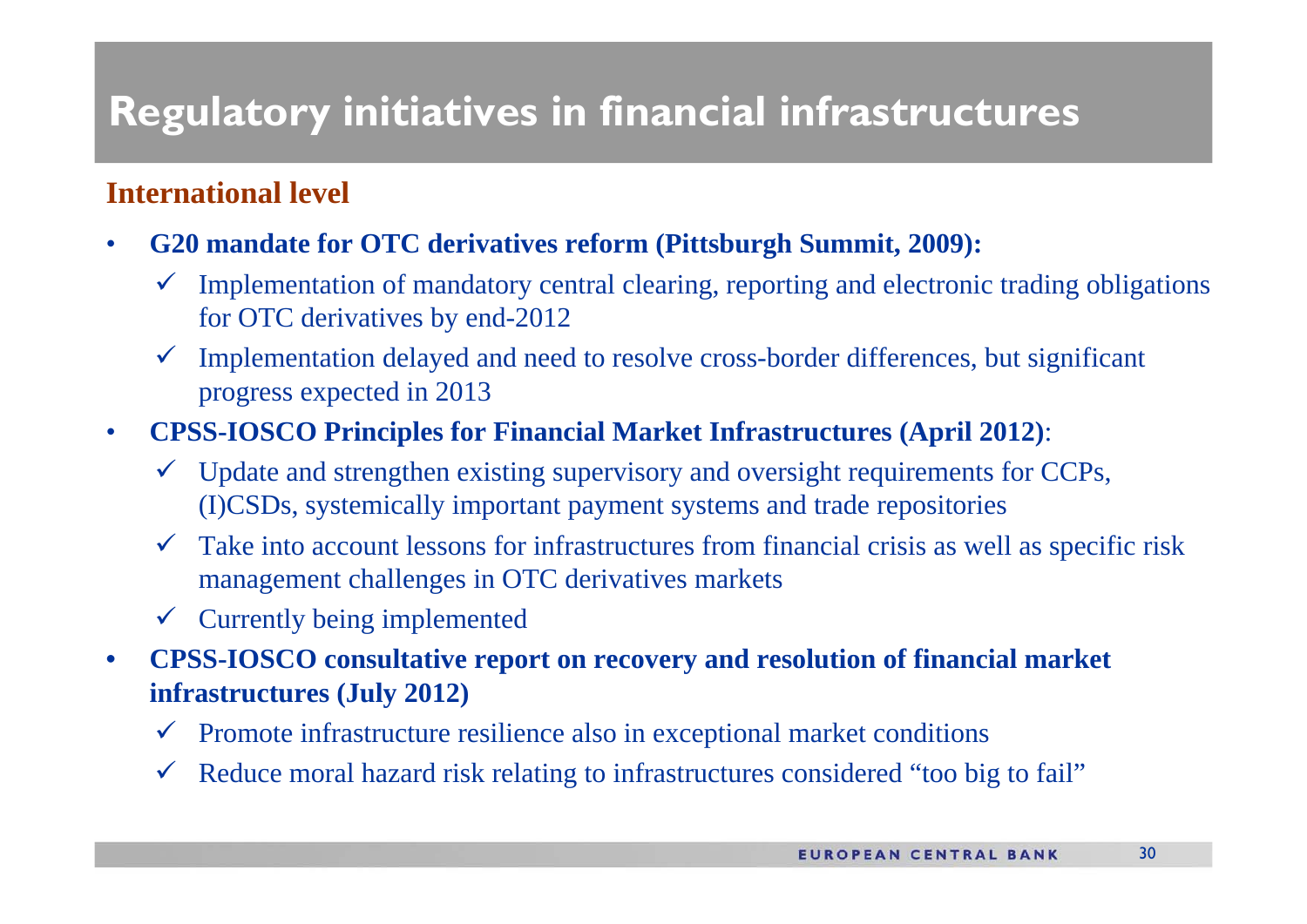## **Regulatory initiatives in financial infrastructures**

#### **EU level**

- • **European Market Infrastructure Regulation (EMIR)** 
	- $\checkmark$  Establishes single passport regime for EU CCPs and trade repositories in line with CPSS-IOSCO principles
	- $\checkmark$  Implements mandatory central clearing and reporting obligations for OTC derivatives
	- $\checkmark$  Adopted in July 2012; expected to fully apply as of Q2 2013
- $\bullet$  **Central Securities Depository Regulation (CSDR)**
	- $\checkmark$  Establishes single EU passport regime for EU (I)CSDs in line with CPSS-IOSCO principles
	- $\checkmark$  Commission proposal issued in March 2012; still under negotiation
	- $\checkmark$  Adoption expected prior to launch of T2S in June 2015
- $\bullet$  **Markets in Financial Instruments Directive (MiFiD)**
	- $\checkmark$  Updates EU rules for securities and derivatives trading
	- $\checkmark$  Will implement electronic trading obligation for OTC derivatives
- $\bullet$  **Proposal for EU framework for recovery and resolution of non-banks**
	- $\checkmark$  Issued in October 2012